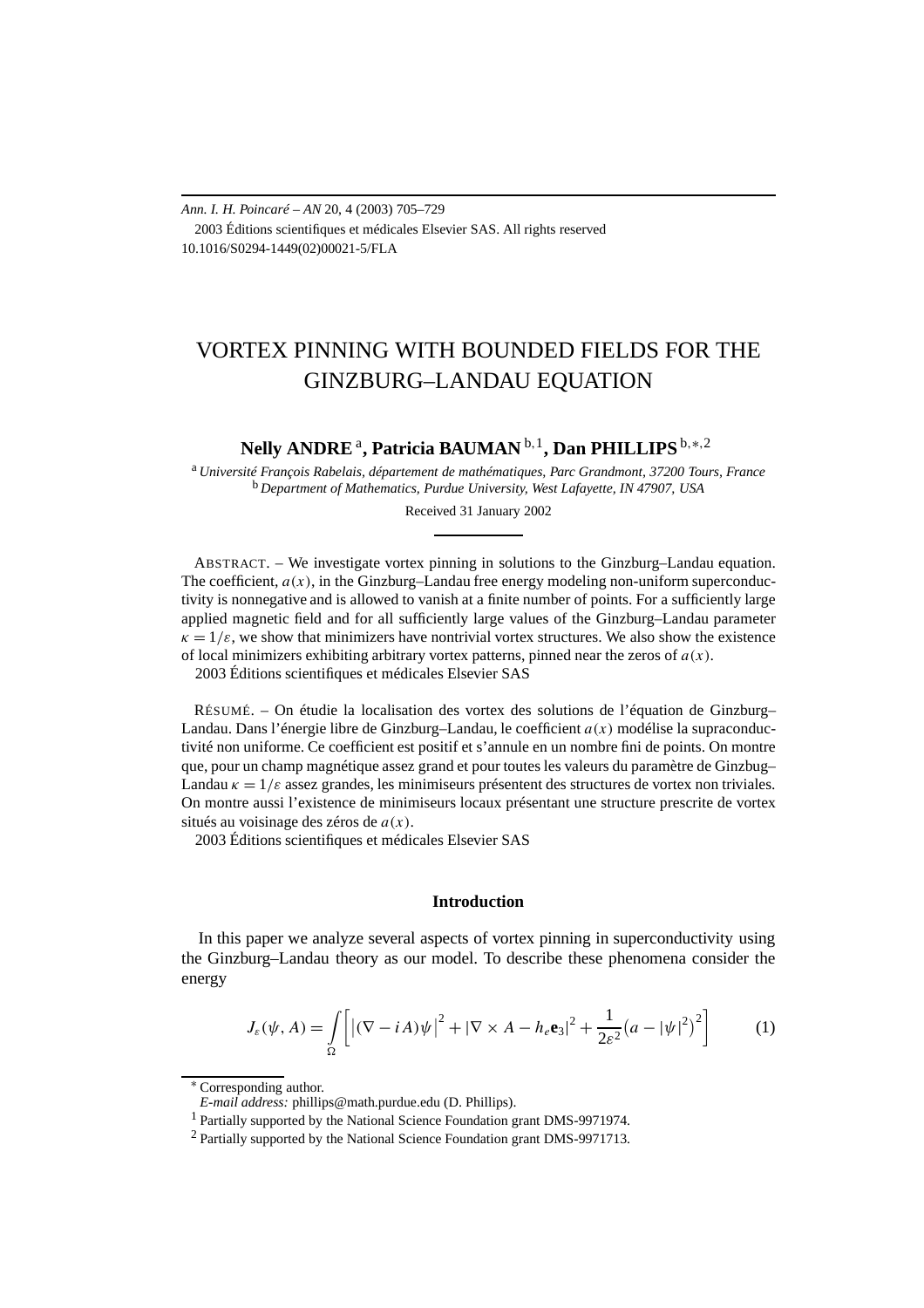for  $\varepsilon > 0$ . Here  $\Omega$  is a bounded simply connected domain in  $\mathbb{R}^2$  with a smooth  $(C^{2,1})$ boundary and  $a:\Omega \to \mathbb{R}$ . The domain  $\Omega$  represents the cross-section of an infinite cylindrical body with **e**<sup>3</sup> as its generator. The body is subjected to an applied magnetic field,  $h_e$ **e**<sub>3</sub> where  $h_e \ge 0$  is constant. The function  $A : \Omega \to \mathbb{R}^2$  is the magnetic potential and  $\nabla \times A = \nabla \times (A^1, A^2, 0)$  is the induced magnetic field in the cylinder. The function  $\psi$  is complex-valued where  $|\psi|^2 = \psi^* \psi$  represents the density of superconducting election pairs and

$$
j = -\frac{i}{2}(\psi^*\nabla\psi - \psi\nabla\psi^*) - |\psi|^2 A
$$
 (2)

denotes the superconducting current density circulating in the cross-section  $\Omega$ . The parameter  $\varepsilon = 1/\kappa$  is a positive number where  $\kappa$  is the Ginzburg–Landau parameter associated to the material. We analyze the small  $\varepsilon$  (large  $\kappa$ ) regime. It is here that vortex dominated current patterns are expected in stable equilibria for  $J_{\varepsilon}$ . The prototypical picture of this phenomenon is that of a finite number of non-superconducting points in  $\Omega$  (at which  $\psi = 0$ , called vortices), each of which is surrounded by a ring of the super current *j* .

If the material is homogeneous, the function *a* in  $J_{\varepsilon}$  is taken to be a constant, proportional to  $T_c - T$ . Here *T* is the body's temperature and  $T_c$  is the material's critical temperature. For  $T \geq T_c$  ( $a \leq 0$ ), it is easy to show that the only equilibria for  $J_\varepsilon$  are completely non-superconducting and have  $\psi \equiv 0$ ,  $\nabla \times A \equiv h_e \mathbf{e}_3$ . For  $T < T_c$  (*a* > 0), superconducting minimizers exist if the applied field strength  $h<sub>e</sub>$  is not too large. There are a number of mathematical investigations of the relationship between  $h_{\epsilon}$  and the nature of stable superconducting states for this case. In [11] Sandier and Serfaty showed that there exists a constant  $H_{c_1}$  proportional to  $|\log(\varepsilon)|$  as  $\varepsilon \to 0$ , such that if  $h_e \le H_{c_1}$ , then minimizers for  $J_{\varepsilon}$  are purely superconducting, satisfying  $|\psi| > 0$  in  $\Omega$ . In [12] they showed that for  $h_e$  slightly greater than  $H_{c_1}$  and such that  $h_e \ll \varepsilon^{-2}$ , minimizers are in a mixed state having a vortex-like structure. It was shown by Giorgi and Phillips in [5] that for  $h_e \geq C \varepsilon^{-2}$  for some constant *C*, superconductivity is completely suppressed, in that all equilibria for  $J_{\varepsilon}$  have  $\psi \equiv 0$ .

Inhomogeneous superconducting materials can arise naturally due to material defects or the presence of grain boundaries. Inhomogeneities can be inserted intentionally, as well, by adding non-superconducting (normal) impurities to the material. (See [3] and [4].) A consequence of having material inhomogeneities is that they tend to pin or stabilize supercurrent patterns. The classical Ginzburg–Landau theory can be modified to take normal inclusions into account. This is done by having the critical temperature,  $T_c$ , depend on position which is equivalent to having  $a = a(x)$ . (See [10].) It is possible that  $a(x)$  may vanish or change sign within the domain.

A mathematical study for the Ginzburg–Landau equations corresponding to the energy (1) with variable  $a(x)$  was done by Aftalion, Sandier, and Serfaty in [1] where the case  $\frac{1}{2} \leq a(x) \leq 1$  was considered. They proved among other things, that  $H_{c_1}$  remains of order  $|\log(\varepsilon)|$  as  $\varepsilon \to 0$ . In this paper we consider the case where  $\Omega$  contains a finite number of point impurities,  $\{x_1, \ldots, x_n\}$ , and that  $a(x)$  vanishes at these normal sites. In this instance, the strong pinning enables us to show that the transition threshold for  $h_e$ , denoted by  $H_{c_1} = H_{c_1}(\varepsilon)$ , separating the presence or absence of vortices, is of order 1 as  $\varepsilon \to 0$ . (See Corollary 4.4.) In addition, for each  $h_e$  and all  $\varepsilon$  sufficiently small, we show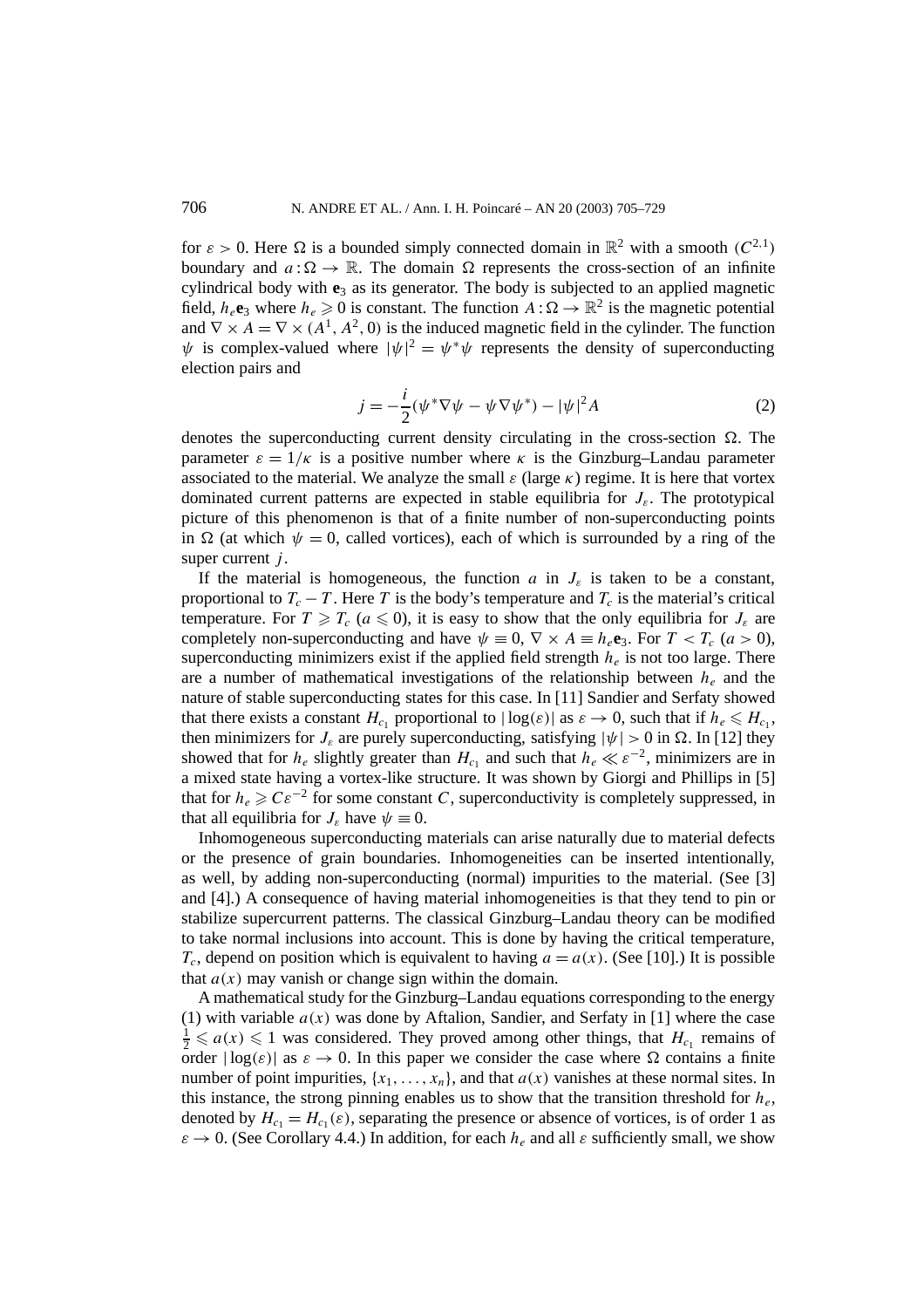that there are local minimizers for *Jε* with prescribed vortex structure about each of the  $x_i$  corresponding to the homotopy classes in  $\Omega \setminus \{x_1, \ldots, x_n\}$ . (See Theorem 4.6.) In this way we are able to pin supercurrent patterns near the zeros of  $a(x)$ . (See Theorem 4.6.)

Another way of introducing inhomogeneities is by making holes (voids) in the body. In [8,9,13]  $J_{\varepsilon}$  was studied with  $a = 1$ ,  $h_e = 0$  but with  $\Omega$  multiply connected by Jimbo and Morita, Jimbo and Zhai, and Rubinstein and Sternberg, respectively. In that setting, local minimizers with prescribed vortex structures associated to the homotopy classes of  $\Omega$  were shown to exist.

We require that  $a(x)$  satisfy the following.

Assume:  $a \in C^1(\overline{\Omega}\setminus\{x_1,\ldots,x_n\}) \cap C^\beta(\Omega)$  for some  $\beta > 0$ ,  $\sqrt{a} \in H^1(\Omega), a(x) \geq 0$ for all *x* in  $\overline{\Omega}$ , and  $a(x) = 0$  iff  $x \in \{x_1, \ldots, x_n\}$  where  $x_1, \ldots, x_n$  are distinct points in  $\Omega$ and  $n \in \mathbb{N}$ . Moreover, assume that there are positive constants  $m_i, M_i$  and  $\alpha_i$  so that  $m_i|x - x_i|^{\alpha_i} \le a(x) \le M_i|x - x_i|^{\alpha_i}$  in some neighborhood  $\mathcal{U}_i$  of  $x_i$  for  $1 \le i \le n$ .

DEFINITION. – Let  $\varepsilon > 0$  and let  $(\psi_{\varepsilon}, A_{\varepsilon}) \in H^1(\Omega; \mathbb{C}) \times H^1(\Omega; \mathbb{R}^2) \equiv \mathcal{M}$ . Then *(ψε, Aε) is an equilibrium for Jε if and only if (ψε, Aε) is a weak solution of the Euler– Lagrange equations and natural boundary conditions for critical points of*  $J_{\varepsilon}$  *in*  $\mathcal{M}$ *, namely*:

$$
-(\nabla - i A_{\varepsilon})^2 \psi_{\varepsilon} = \frac{1}{\varepsilon^2} (a - |\psi_{\varepsilon}|^2) \psi_{\varepsilon} \quad \text{in } \Omega,
$$
  

$$
(\nabla - i A_{\varepsilon}) \psi_{\varepsilon} \cdot n = 0 \quad \text{on } \partial \Omega,
$$
 (3)

*and*

$$
\nabla \times \nabla \times A_{\varepsilon} = -\frac{i}{2} \left( \psi_{\varepsilon}^* \nabla \psi_{\varepsilon} - \psi_{\varepsilon} \nabla \psi_{\varepsilon}^* \right) - |\psi_{\varepsilon}|^2 A_{\varepsilon} \equiv j_{\varepsilon} \quad \text{in } \Omega,
$$
  
\n
$$
\nabla \times A_{\varepsilon} = h_{\varepsilon} \mathbf{e}_3 \quad \text{on } \partial \Omega.
$$
 (4)

For  $\varepsilon = 0$  we set

$$
J_0(\psi, A) = \int_{\Omega} \left[ \left| (\nabla - i A) \psi \right|^2 + \left| \nabla \times A - h_e \mathbf{e}_3 \right|^2 \right]. \tag{5}
$$

Denote

 $H_a^1 = \{ \psi \in H^1(\Omega; \mathbb{C}) \text{ such that } |\psi| = \sqrt{a} \text{ almost everywhere} \}$ *.*

Note that  $H_a^1$  is nonempty, since  $\sqrt{a} \in H_a^1$  by our assumptions on *a*. We prove in Note that  $H_a$  is nonempty, since  $\sqrt{a} \in H_a$  by our assumptions on *a*. We prove in<br>Section 1 (see Theorem 1.4) that each  $\psi \in H_a^1$  can be written as  $\psi = \sqrt{a} e^{i\theta(x)}$ , where  $\theta(x) = \theta_0(x) + \sum_{i=1}^n d_i \theta_i(x)$ ,  $\theta_0$  is a measurable function determined up to an additive constant,  $2\pi k$  for  $k \in \mathbb{Z}$ , satisfying  $\int_{\Omega} a |\nabla \theta_0|^2 < \infty$ ,  $D = (d_1, \ldots, d_n) \in \mathbb{Z}^n$  is uniquely determined, and  $\theta_i(x)$  is the azimuthal angle about  $x_i$  for  $1 \leq i \leq n$  (so that  $(\cos \theta_i(x), \sin \theta_i(x)) = (x - x_i)/|x - x_i|$  for all  $x \neq x_i$  in  $\mathbb{R}^2$ ). Thus  $\psi$  corresponds to a unique  $D \in \mathbb{Z}^n$  describing a homotopy class for  $\psi$  in  $\Omega \setminus \{x_1, \ldots, x_n\}$ . We write

$$
H_a^1 = \bigcup_{D \in \mathbb{Z}^n} H_{a,D}^1.
$$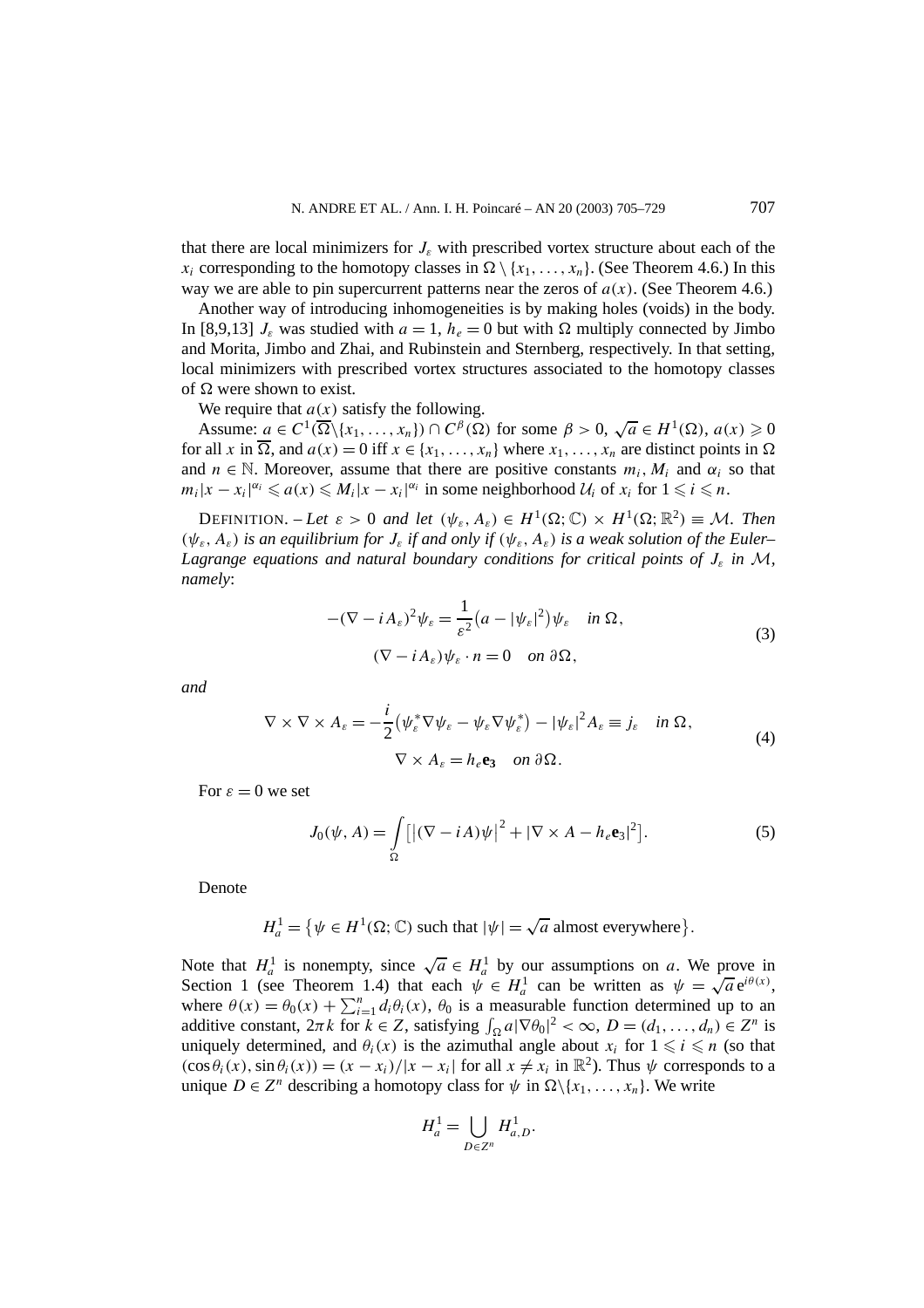We note that  $H_{a,D}^1$  is both open and closed in  $H_a^1$  and that if  $\{u_n\} \subset H_{a,D}^1$  such that  $u_n \rightharpoonup u$  in  $H^1$  then  $u \in H^1_{a,D}$ . (See Theorem 1.5.)

DEFINITION.  $-$  *Let*  $(\psi_0, A_0) \in H_a^1 \times H^1(\Omega; \mathbb{R}^2) \equiv \mathcal{M}_0$ *. Then*  $(\psi_0, A_0)$  *is an equilibrium for*  $J_0$  *if and only if*  $(\psi_0, A_0)$  *is a weak solution of the Euler–Lagrange equations* and natural boundary conditions for critical points of  $J_0$  in  $\mathcal{M}_0$ , namely:

$$
\operatorname{div}\left[-\frac{i}{2}(\psi_0^*\nabla\psi_0 - \psi_0\nabla\psi_0^*) - |\psi_0|^2 A_0\right] = 0 \quad \text{in } \Omega,
$$
  

$$
\left[-\frac{i}{2}(\psi_0^*\nabla\psi_0 - \psi_0\nabla\psi_0^*) - |\psi_0|^2 A_0\right] \cdot \vec{n} = 0 \quad \text{on } \partial\Omega,
$$
 (6)

*and*

$$
\nabla \times \nabla \times A_0 = \left[ -\frac{i}{2} (\psi_0^* \nabla \psi_0 - \psi_0 \nabla \psi_0^*) - |\psi_0|^2 A_0 \right] \equiv j_0 \quad \text{in } \Omega,
$$
  

$$
\nabla \times A_0 = h_e \mathbf{e}_3 \quad \text{on } \partial \Omega.
$$
 (7)

The functionals  $J_{\varepsilon}$ , for  $\varepsilon \geq 0$ , are gauge invariant. By this we mean that if  $(\psi, A) \in$ M  $(M_0)$  and if  $\phi \in H^2(\Omega)$ , then the gauge transformation,  $(\psi', A') = G_{\phi}(\psi, A)$ defined by

$$
\psi' \equiv \psi e^{i\phi},
$$
  

$$
A' \equiv A + \nabla \phi,
$$

satisfies  $(\psi', A') \in \mathcal{M} (\mathcal{M}_0), J_\varepsilon(\psi, A) = J_\varepsilon(\psi', A')$ , and  $(\psi', A')$  is an equilibrium for  $J_{\varepsilon}(J_0)$  if  $(\psi, A)$  is one. In this paper we will fix a gauge by requiring (without loss of generality) that *A* satisfy

$$
\operatorname{div} A = 0 \quad \text{in } \Omega,
$$
  

$$
A \cdot n = 0 \quad \text{on } \partial \Omega,
$$
 (8)

since this can be accomplished by an appropriate gauge transformation. With this choice of gauge (the Coulomb gauge), *A* is determined from the value of  $\nabla \times A$  $(∂<sub>x</sub>A<sub>1</sub> − ∂<sub>y</sub>A<sub>2</sub>)**e**<sub>3</sub> ≡ h**e**<sub>3</sub> by first solving$ 

$$
\Delta \xi = h \quad \text{in } \Omega,
$$
  
\n
$$
\xi = 0 \quad \text{on } \partial \Omega.
$$
 (9)

From (8), (9), and the fact that  $\Omega$  is simply connected we have  $A = \nabla^{\perp} \xi$  where  $(\partial_x, \partial_y)^\perp \equiv (-\partial_y, \partial_x)$ . An important feature of the gauge choice (8) is that the boundary conditions in (3) and (6) can be replaced by

$$
\nabla \psi \cdot \vec{n} = 0 \quad \text{on } \partial \Omega
$$

and, since  $\nabla \times \nabla \times A = -\Delta A + \nabla(\text{div }A)$ , the term  $\nabla \times \nabla \times A$  in Eqs. (4) and (7) is equal to  $-\Delta A$ .

We establish the following main results in this paper.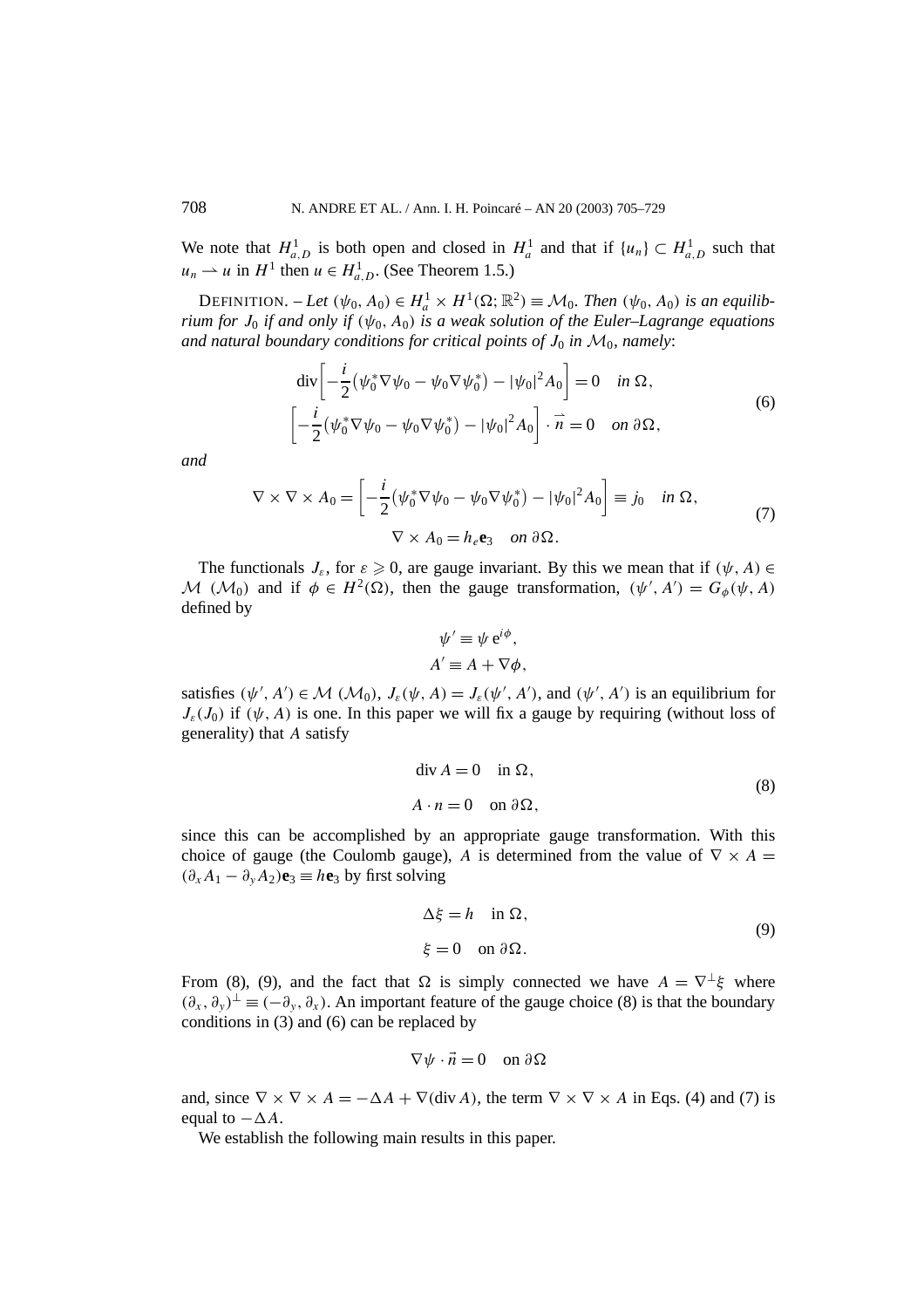THEOREM 1. – *Fix*  $h_e \geq 0$ . For each  $D \in \mathbb{Z}^n$ ,  $J_0$  has an equilibrium (with our choice  $of gauge$ *),*  $(\psi_D, A_D)$ *, in*  $H^1_{a,D} \times H^1(\Omega; \mathbb{R}^2)$ *. Moreover,*  $(\psi_D, A_D)$  *is unique up to uniform rotations of*  $\psi_D$  *in*  $\Omega$ ,  $\psi_D \rightarrow \psi_D e^{ic}$  *for*  $c \in \mathbb{R}$ . (*See Theorem 3.2.*)

We remark that  $(\psi, A) \rightarrow (\psi e^{ic}, A)$  is a gauge transformation in M  $(\mathcal{M}_0)$ , and thus  $J_{\varepsilon}(\psi, A) = J_{\varepsilon}(\psi \, e^{i\epsilon}, A)$  for all  $c \in \mathbb{R}$  and  $\varepsilon \geq 0$ .

THEOREM 2. – *Fix*  $h_e \geq 0$ . Let  $(\psi_{\varepsilon_k}, A_{\varepsilon_k})$  be an equilibrium for  $J_{\varepsilon_k}$  for  $k = 1, 2, \ldots$ *such that*  $\varepsilon_k \to 0^+$  *and* 

$$
\liminf_{k \to \infty} J_{\varepsilon_k}(\psi_{\varepsilon_k}, A_{\varepsilon_k}) \leqslant c < \infty. \tag{10}
$$

*There exists a finite subset*  $D = D(c, h_e)$  *of*  $Z^n$ *, a subsequence*  $\{\varepsilon_{k_f}\}\$ *, and*  $(\psi^0, A^0) \in$  $H_{a,D}^1 \times H^1(\Omega; \mathbb{R}^2)$  *for some*  $D \in \mathcal{D}$  *such that* 

$$
(\psi_{\varepsilon_{k_\ell}}, A_{\varepsilon_{k_\ell}}) \rightharpoonup (\psi^0, A^0) \quad \text{in } \mathcal{M}.
$$

*Moreover*  $(\psi^0, A^0)$  *is an equilibrium for*  $J_0$ *. (See Theorem 4.1.)* 

Note that

$$
J_{\varepsilon}(\sqrt{a}) = |\Omega| h_{e}^{2} + \int_{\Omega} |\nabla \sqrt{a}|^{2} \quad \text{for } \varepsilon \geqslant 0.
$$
 (11)

Thus, given  $h_e$ , it follows from Theorem 2 that a sequence of minimizers with  $\varepsilon_k \to 0^+$ will satisfy  $(10)$ .

**THEOREM** 3. – *Fix*  $h_e \ge 0$ *. Let*  $(\psi_{\varepsilon_k}, A_{\varepsilon_k})$  *be a minimizer of*  $J_{\varepsilon_k}$  *in* M for  $k = 1, 2, ...$ *with*  $\varepsilon_k \to 0+$ *. Then a subsequence*  $(\psi_{\varepsilon_{k_\ell}}, A_{\varepsilon_{k_\ell}}) \to (\psi_D, A_D)$  *in M*, where  $(\psi_D, A_D)$ *is a minimizer of*  $J_0$  *in*  $\mathcal{M}_0$  *and*  $(\psi_D, A_D) \in H_{a,D}^1 \times H^1(\Omega; \mathbb{R}^2)$ *. Moreover, if*  $R > 0$ *and*  $\overline{B_R(x_i)}$  *are disjoint subsets of*  $\Omega$  *for*  $i = 1, \ldots, n$ *, then for all*  $\ell$  *sufficiently large,*  $|\psi_{\varepsilon_{k_{\ell}}}| > 0$  *outside*  $\bigcup_{i=1}^{n} B_{R}(x_i)$  *and the degree of*  $\psi_{\varepsilon_{k_{\ell}}}$  *in*  $\overline{B_{R}(x_i)}$  *is d<sub>i</sub> for all*  $i \in \{1, \ldots, n\}$ *where*  $D = (d_1, \ldots, d_n)$ *.* (*See Theorem* 4.2*.*)

We prove in Corollary 3.6 that for  $h_e \ge 0$  fixed, the set of all *D* in  $Z^n$  such that  $H_{a,D}^1 \times H^1(\Omega;\mathbb{R}^2)$  contains a minimizer of  $J_0$  in  $\mathcal{M}_0$  is a nonempty finite set (depending only on  $\Omega$ ,  $a(x)$ , and  $h_e$ ), which we denote by  $\mathcal{D}_0 = \mathcal{D}_0(h_e)$ .

THEOREM 4. – Let  $(\psi_{\varepsilon}, A_{\varepsilon})$  be a minimizer of  $J_{\varepsilon}$  for each  $\varepsilon > 0$ . Fix  $R > 0$  as in *Theorem* 3 *and*  $h_e \ge 0$ *. There exists*  $\varepsilon_0 = \varepsilon_0(R, h_e) > 0$  *such that for all*  $0 < \varepsilon < \varepsilon_0$ *,*  $|\psi_{\varepsilon}| > 0$  *outside*  $\bigcup_{i=1}^{n} B_{R}(x_i)$  *and the degree of*  $\psi_{\varepsilon}$  *in*  $\overline{B_{R}(x_i)}$  *for*  $i = 1, ..., n$ *, denoted by*  $D_{\varepsilon} = (d_{1,\varepsilon}, \ldots, d_{n,\varepsilon})$ *, is in*  $\mathcal{D}_0$ *. Moreover, there exists*  $\overline{h_{\varepsilon}} > 0$  (*depending only on*  $\Omega$ *and*  $a(x)$ *) such that if*  $h_e > \overline{h_e}$  *and*  $0 < \varepsilon < \varepsilon_0(R, h_e)$ *, then*  $D_\varepsilon \neq 0$ *.* (*See Theorem* 4.3.*)* 

We remark that Theorem 4 implies that  ${H_{c_1}(\varepsilon)}$  is uniformly bounded in  $\varepsilon$  as  $\varepsilon \to 0^+$ . (See Corollary 4.4.)

The equilibrium found in Theorem 1 is (by uniqueness) the minimizer for  $J_0$  in  $H_{a,D}^1 \times H^1(\Omega;\mathbb{R}^2)$ . Since  $H_{a,D}^1$  is open in  $H_a^1$ , it is also a local minimizer for *J*<sub>0</sub> in  $M_0$ . Given  $h_e \geq 0$ , let  $(\psi_D, A_D)$  be such a solution. For local minimizers of  $J_\varepsilon$  in M, we have (in contrast to Theorem 4) that all degrees in  $Z^n$  near  $x_1, \ldots, x_n$  are attainable: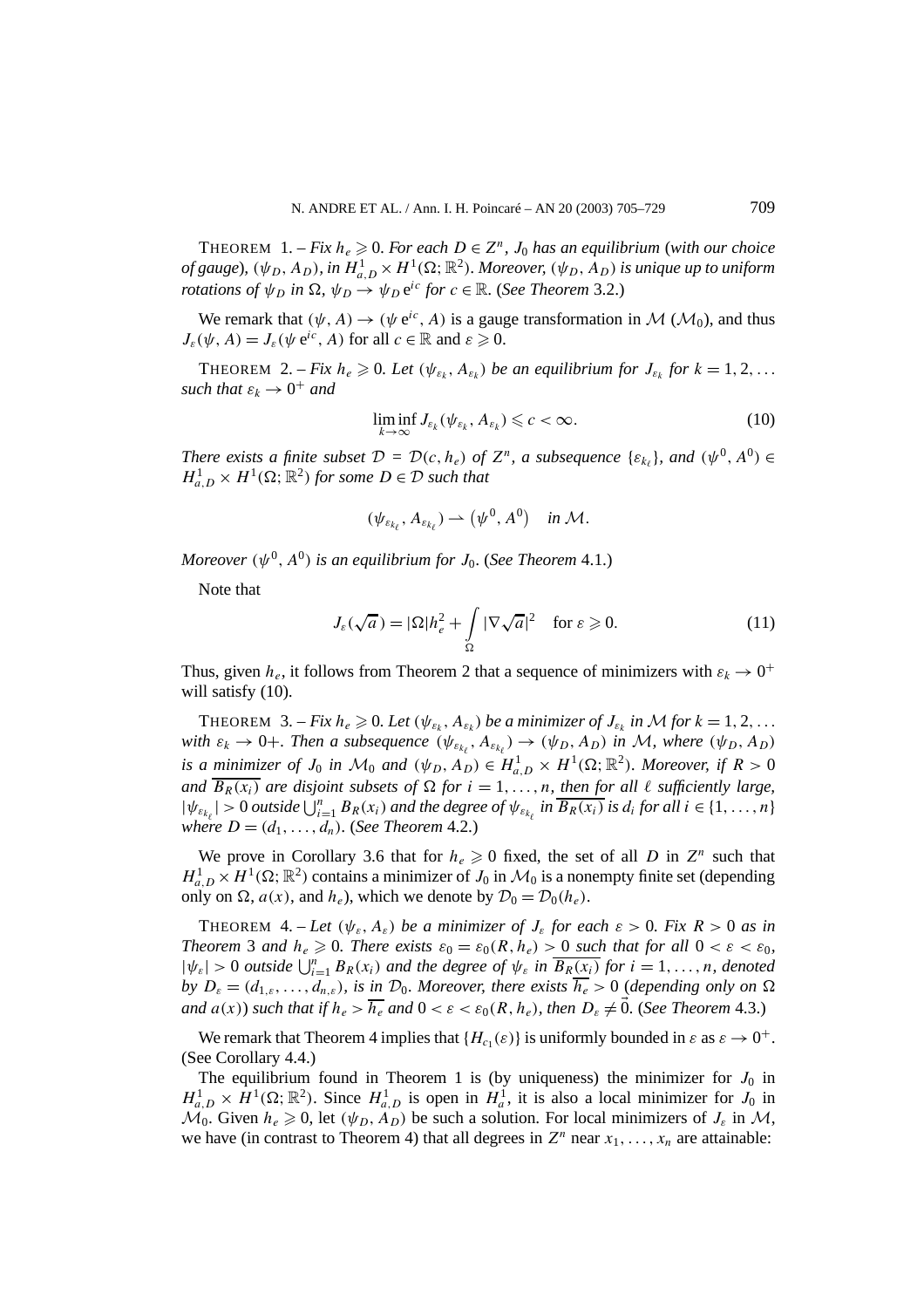THEOREM 5. – *Fix*  $h_e \ge 0$  *and any D in*  $Z^n$ *. For each*  $\varepsilon > 0$  *sufficiently small, there exists a local minimizer,*  $(\psi_{\varepsilon}, A_{\varepsilon})$ *, of*  $J_{\varepsilon}$  *in* M such that  $(\psi_{\varepsilon}, A_{\varepsilon}) \rightarrow (\psi_D, A_D)$  *in* M as  $\varepsilon \to 0$ *. In addition, for any*  $R > 0$  *as in Theorem 3, there exists*  $\varepsilon_1(R, h_e) > 0$  *such that*  $|\psi_{\varepsilon}| > 0$  *outside*  $\bigcup_{i=1}^{n} B_{R}(x_i)$ *, and the degree of*  $\psi_{\varepsilon}$  *in*  $\overline{B_{R}(x_i)}$  *is d<sub>i</sub> for all*  $\varepsilon < \varepsilon_1$ *, where*  $D = (d_1, \ldots, d_n)$ *.* (*See Theorem* 4.6*.*)

#### **1. Preliminaries**

It is well known that if  $(\psi, A) \in \mathcal{M}$  and  $\psi = \rho e^{i\theta}$ , then  $\nabla \theta$  is uniquely determined almost everywhere in  $\{\rho > 0\}$ ,  $\rho \in W^{1,2}(\Omega)$ ,  $\rho \nabla \theta \in L^2(\Omega;\mathbb{R}^2)$ ,

$$
|(\nabla - i\mathbf{A})\psi|^2 = |\nabla \rho|^2 + |\rho(\nabla \theta - \mathbf{A})|^2
$$
  
and 
$$
j \equiv -\frac{i}{2}(\psi^*\nabla \psi - \psi \nabla \psi^*) - |\psi|^2 \mathbf{A} = \rho^2(\nabla \theta - \mathbf{A}) \text{ a.e. in } \Omega.
$$
 (12)

If  $(\psi_{\varepsilon}, A_{\varepsilon}) \in \mathcal{M}$  and  $(\psi_{\varepsilon}, A_{\varepsilon})$  is an equilibrium for  $J_{\varepsilon}$  with  $\varepsilon > 0$ , then from (3) we can derive the equations

$$
-\operatorname{div}(\rho_{\varepsilon} \nabla \rho_{\varepsilon}) + |\nabla \rho_{\varepsilon}|^2 + \frac{|j_{\varepsilon}|^2}{\rho_{\varepsilon}^2} = \frac{1}{\varepsilon^2} (a - \rho_{\varepsilon}^2) \rho_{\varepsilon}^2 \quad \text{in } \Omega,
$$
  
\n
$$
\rho_{\varepsilon} \nabla \rho_{\varepsilon} \cdot \vec{n} = 0 \quad \text{on } \partial \Omega,
$$
  
\n
$$
\operatorname{div} j_{\varepsilon} = 0 \quad \text{in } \Omega, \quad \text{and}
$$
  
\n
$$
j_{\varepsilon} \cdot \vec{n} = 0 \quad \text{on } \partial \Omega,
$$
 (13)

where  $\psi_{\varepsilon} = \rho_{\varepsilon} e^{i\theta_{\varepsilon}}$  and  $j_{\varepsilon} = \rho_{\varepsilon}^2 (\nabla \theta_{\varepsilon} - A_{\varepsilon})$ . These equations are obtained by using test functions of the form  $\varphi = \psi_{\varepsilon}^* \phi$  in the formulation (3) such that  $\phi \in L^{\infty}(\Omega)$  and  $(1 + |\psi_{\varepsilon}|) |\nabla \phi| \in L^2(\Omega)$ . Moreover, if we define  $h_{\varepsilon}$  by  $\nabla \times A_{\varepsilon} = h_{\varepsilon} e_3$  then (4) can be rewritten as

$$
-\nabla^{\perp}h_{\varepsilon} \equiv (\partial_y, -\partial_x)h_{\varepsilon} = j_{\varepsilon} \quad \text{in } \Omega,
$$
  
\n
$$
h_{\varepsilon} - h_{\mathbf{e}} \quad \text{on } \partial\Omega.
$$
 (14)

Similarly, if  $(\psi^0, A^0) \in \mathcal{M}_0$  and  $(\psi^0, A^0)$  is an equilibrium for  $J_0$  then (6) and (7) can be rewritten as

$$
\text{div } j_0 = 0 \quad \text{in } \Omega,
$$
  

$$
j_0 \cdot \vec{n} = 0 \quad \text{on } \partial \Omega
$$
 (15)

and

$$
-\nabla^{\perp}h_0 = j_0 \quad \text{in } \Omega,
$$
  
\n
$$
h_0 = h_e \quad \text{on } \partial\Omega,
$$
\n(16)

where  $\psi^0 = \rho_0 e^{i\theta_0} = \sqrt{a} e^{i\theta_0}$ ,  $h_0$  is defined by  $\nabla \times A^0 = h_0 \mathbf{e}_3$ , and  $j_0 = \rho_0^2 (\nabla \theta_0 - A^0)$ .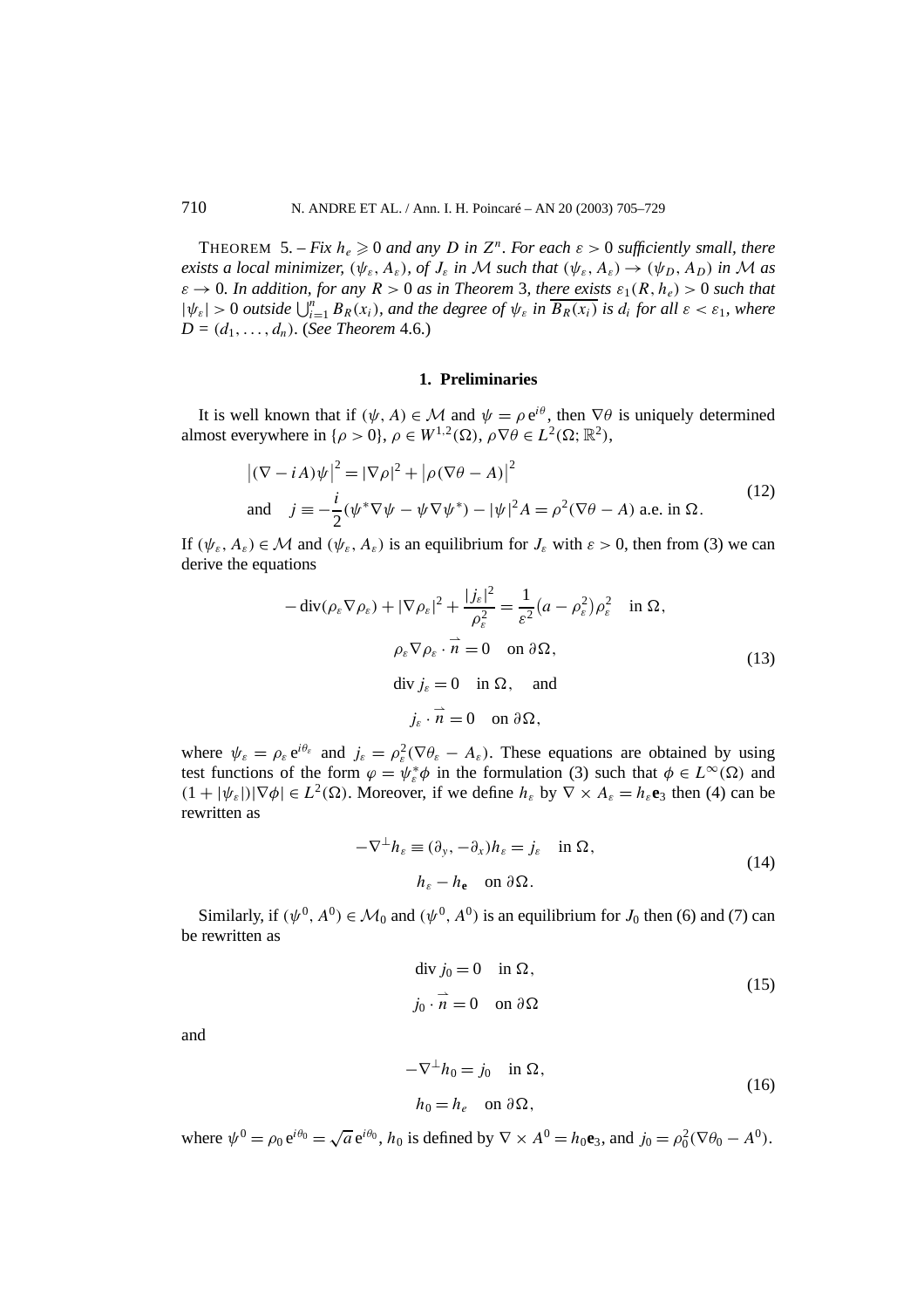The following three results concern maximum principles and regularity for equilibria of  $J_{\varepsilon}$ . The proofs are only a slight variation of the proofs for the case in which  $a \equiv 1$ in  $\Omega$ . (See [5] and [6].)

LEMMA 1.1. – *If*  $(\psi_{\varepsilon}, A_{\varepsilon}) \in \mathcal{M}(\mathcal{M}_0)$  *and*  $(\psi_{\varepsilon}, A_{\varepsilon})$  *is an equilibrium for*  $J_{\varepsilon}(J_0)$ *where*  $\varepsilon \ge 0$ , then  $|\psi_{\varepsilon}| \le \sup_{\Omega} \sqrt{a}$ .

*Proof.* – For  $(\psi_0, A_0) \in \mathcal{M}_0$ , we have  $|\psi_0| = \sqrt{a}$  in  $\Omega$  and hence the result is trivial in this case. If  $\varepsilon > 0$  and  $(\psi_{\varepsilon}, A_{\varepsilon})$  is an equilibrium for  $J_{\varepsilon}$ , the result follows by using

$$
\phi_{\varepsilon} \equiv \max\big\{0, \big|\psi_{\varepsilon}(x)\big| - \sup_{\Omega} \sqrt{a}\big\}/\big|\psi_{\varepsilon}(x)\big| = \big(\rho_{\varepsilon}(x) - \sup_{\Omega} \sqrt{a}\big)^{+}/\rho_{\varepsilon}(x)
$$

as a test function in the weak formulation of the first two equations in (13), which yields

$$
0 \leqslant \int\limits_E |\nabla \rho_\varepsilon|^2 = \int\limits_E (-\phi_\varepsilon) \cdot \frac{|j_\varepsilon|^2}{\rho_\varepsilon^2} + \frac{1}{\varepsilon^2} \int\limits_E (a - \rho_\varepsilon^2) \rho_\varepsilon^2 \phi_\varepsilon \leqslant 0,
$$

where  $E = \{x \in \Omega: \phi_{\varepsilon}(x) > 0\}$ . It follows that *E* has zero measure. Thus  $\phi_{\varepsilon} \leq 0$  a.e. in  $\Omega$  which proves the lemma.  $\square$ 

LEMMA 1.2. – *For*  $\varepsilon > 0$  *equilibria are of class,*  $C^{2,\beta}(\overline{\Omega})$  *for some*  $\beta > 0$ *.* 

*Proof.* – With our choice of gauge (8), we have  $\nabla \times \nabla \times A_{\varepsilon} = -\Delta A_{\varepsilon}$ . The system (3) and (4) is thus uniformly elliptic and regularity follows from the classical theory. (See  $[6]$ .)  $\Box$ 

**LEMMA** 1.3. – *Fix*  $h_e \ge 0$ . Assume  $\varepsilon \ge 0$  and  $(\psi_{\varepsilon}, A_{\varepsilon})$  *is an equilibrium for*  $J_{\varepsilon}$ *. Set*  $M = \max(J_{\varepsilon}(\psi_{\varepsilon}, A_{\varepsilon}), J_{\varepsilon}(\sqrt{a}, 0), \max_{\Omega} a)$ *. Then* 

$$
||A_{\varepsilon}||_{2,2} \leqslant C(M,\Omega),\tag{17}
$$

$$
\|\psi_{\varepsilon}\|_{1,2} \leqslant C(M,\Omega),\tag{18}
$$

*and if*  $\varepsilon > 0$ 

$$
|\nabla \psi_{\varepsilon}| \leqslant C(M,\Omega)/\varepsilon \quad \text{in } \Omega,\tag{19}
$$

where  $C(M, \Omega)$  denotes a constant depending only on M,  $a(x)$ , and  $\Omega$ , and the *subscript k*, 2 *denotes the norm in*  $W^{k,2}(\Omega)$ *.* 

*Proof.* – We argue for  $\varepsilon > 0$ . The proofs of (17) and (18) for the case  $\varepsilon = 0$  are identical.

We write (using  $(12)$ )

$$
J_{\varepsilon}(\psi, A) = \int_{\Omega} \left[ |\nabla |\psi||^2 + |\psi|^2 |\nabla \theta - A|^2 + \frac{1}{2\varepsilon^2} (a - |\psi|^2)^2 + |\nabla \times A - h_{\varepsilon} \mathbf{e}_3|^2 \right].
$$

Recall that  $j_{\varepsilon} = |\psi_{\varepsilon}|^2 (\nabla \theta_{\varepsilon} - A_{\varepsilon})$  and  $h_{\varepsilon}$  is defined by

$$
h_{\varepsilon} \mathbf{e}_3 = \nabla \times A_{\varepsilon}.
$$
 (20)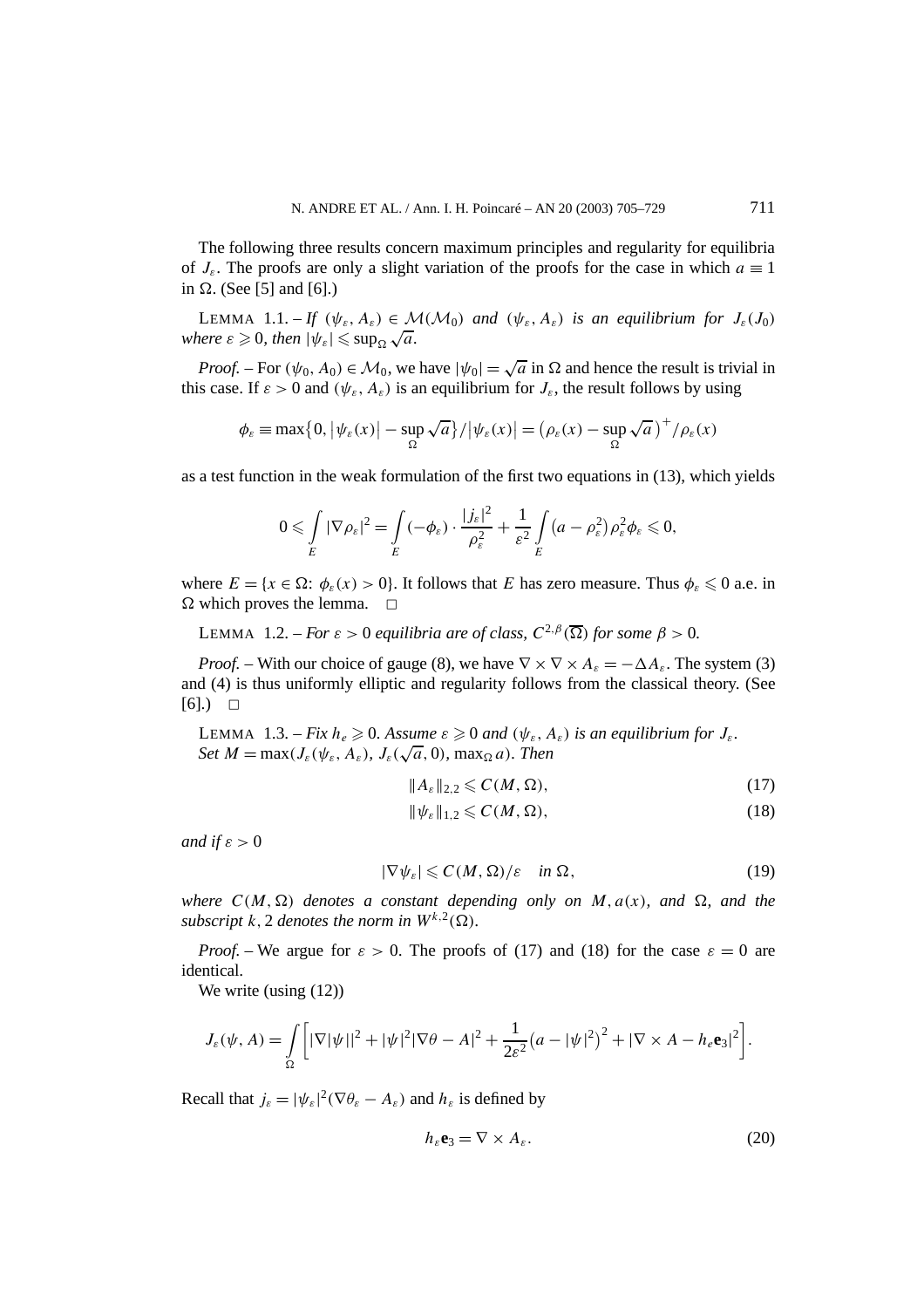From this and (12), we have

$$
J_{\varepsilon}(\psi_{\varepsilon}, A_{e}) = \int_{\Omega} \left[ |\nabla |\psi_{\varepsilon}||^{2} + |\psi_{\varepsilon}|^{-2} |j_{\varepsilon}|^{2} + \frac{1}{2\varepsilon^{2}} (a - |\psi_{\varepsilon}|^{2})^{2} + |h_{\varepsilon} - h_{e}|^{2} \right].
$$
 (21)

Thus  $||j_{\varepsilon}||_2^2 \leqslant \sup_{\Omega} a \cdot J_{\varepsilon}(\psi_{\varepsilon}, A_{\varepsilon}) \leqslant C(M, \Omega)$ , where  $||j_{\varepsilon}||_2$  denotes the  $L^2$  norm of  $j_{\varepsilon}$ in  $\Omega$ . Then from (14), we have

$$
\|\nabla h_{\varepsilon}\|_2 \leqslant C(M.\Omega).
$$

Using this estimate together with (9) we see that  $\|\nabla \xi\|_{2,2} \leq C(M, \Omega)$ . Thus

$$
||A_{\varepsilon}||_{2,2} = ||\nabla \xi||_{2,2} \leqslant C(M,\Omega).
$$

Note that this implies

$$
||A_{\varepsilon}||_{C^{\gamma}(\overline{\Omega})} \leqslant C(M, \Omega, \gamma) \quad \text{for each } \gamma \in (0, 1). \tag{22}
$$

Now

$$
\|\nabla\psi_{\varepsilon}\|_{2}^{2} \leqslant C\big(\big\|(\nabla - i A_{\varepsilon})\psi_{\varepsilon}\big\|_{2}^{2} + \|A_{\varepsilon}\psi_{\varepsilon}\|_{2}^{2}\big).
$$

So we see

$$
\|\nabla\psi_{\varepsilon}\|_{2}^{2} \leqslant C(M,\Omega).
$$

This proves (17) and (18) for  $\varepsilon > 0$  (and  $\varepsilon = 0$ ).

To prove (19) let  $y = x/\varepsilon$ ,  $\Omega_{\varepsilon} = \Omega/\varepsilon$ ,  $\widetilde{\psi}_{\varepsilon}(y) = \psi_{\varepsilon}(\varepsilon y)$ , and  $\widetilde{A}_{\varepsilon} = \varepsilon A_{\varepsilon}$ . We have from the Ginzburg–Landau equation

$$
\Delta_{y}\widetilde{\psi}_{\varepsilon} - 2i \widetilde{A}_{\varepsilon} \cdot \nabla_{y}\widetilde{\psi}_{\varepsilon} - |\widetilde{A}_{\varepsilon}|^{2} \widetilde{\psi}_{\varepsilon} = (a(\varepsilon y) - |\widetilde{\psi}_{\varepsilon}|^{2})^{2} \widetilde{\psi}_{\varepsilon} \quad \text{in } \Omega_{\varepsilon},
$$

$$
\partial_{n}\widetilde{\psi}_{\varepsilon} = 0 \qquad \text{on } \partial\Omega_{\varepsilon}.
$$

Here we have used the choice of gauge. From (22) we see that  $|\tilde{A}_{\varepsilon}(y)| = |\varepsilon A_{\varepsilon}(y)| \leq$ *εC(M,* Ω). It follows from local elliptic estimates and Lemma 1.1 that  $\widetilde{\psi}_{\varepsilon} \in W^{2,p}(\Omega_{\varepsilon})$ for  $p < \infty$  and

$$
|\nabla_y \widetilde{\psi}_{\varepsilon}| \leqslant C(M, \Omega) \quad \text{in } \Omega_{\varepsilon} \quad \text{for } 0 < \varepsilon \leqslant 1.
$$

(Here we use that  $\partial \Omega$  is of class  $C^{2,1}$ .) Thus  $|\nabla \psi_{\varepsilon}| \leqslant C(M, \Omega)/\varepsilon$  in  $\Omega$ .  $\square$ 

The remaining results in this section are facts about

$$
H_a^1 = \{ \psi \in H^1(\Omega; \mathbb{C}) : |\psi| = \sqrt{a} \text{ a.e. in } \Omega \}
$$

which are used later in this paper.

THEOREM  $1.4.$  – *Each*  $u \in H_a^1$  *can be written as* 

$$
u(x) = \sqrt{a(x)} \cdot \prod_{j=1}^{n} \left( \frac{z - z_j}{|z - z_j|} \right)^{d_j} \cdot e^{i\varphi(x)} = \sqrt{a(x)} \cdot e^{i\theta(x)}
$$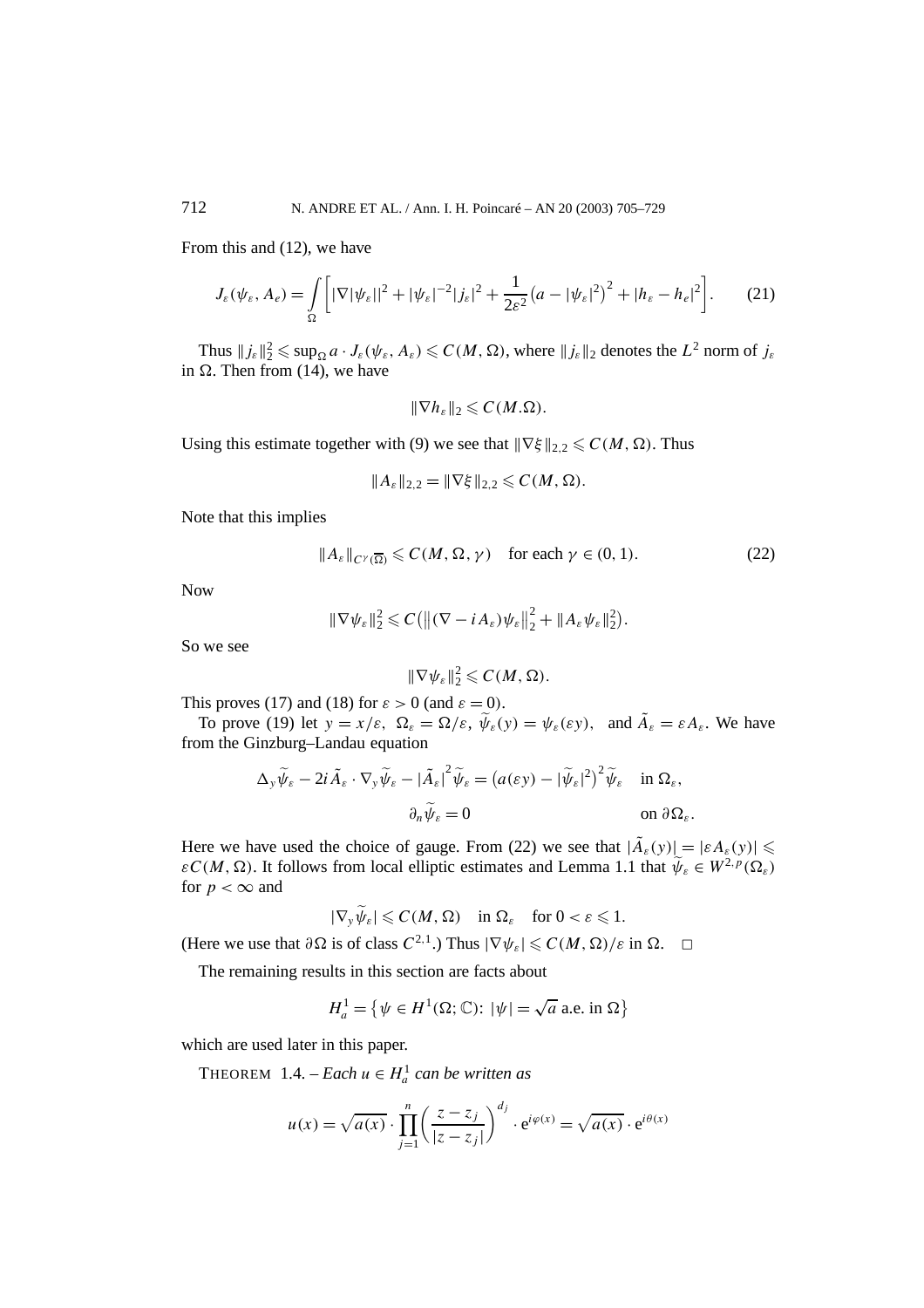where  $z = z(x) = x^1 + ix^2$  for  $x = (x^1, x^2)$  in  $\Omega$ ,  $z_j = z(x_j)$ ,  $\varphi \in H_{loc}^1(\Omega \setminus \{x_1, ..., x_n\})$ ,  $\theta(x) = \varphi(x) + \sum_{j=1}^n d_j \theta_j(x)$ , and  $\theta_j(x)$  is the azimuthal angle of *x* about  $x_j$  for  $1 \leq j \leq n$ . Moreover, for each  $u \in H_a^1$ ,  $D \equiv (d_1, \ldots, d_n) \in Z^n$  is unique,  $\varphi \in H_{loc}^1(\Omega)$ {*x*1*,...,xn*}*) is unique up to an additive constant* 2*πk for k* ∈ *Z, and ϕ satisfies*  $\int_{\Omega} a |\nabla \varphi|^2 \leqslant C(\Omega, a, D) + \int_{\Omega} |\nabla u|^2.$ 

*Proof.* – Fix  $u \in H_a^1$  and set  $v(x) = u(x)/\sqrt{a(x)} = u(x)/|u(x)|$ . Then  $v \in H_{loc}^1(\Omega)$  ${x_1, \ldots, x_n}$ ; S<sup>1</sup>) where  $\mathbb{S}^1 = \{z \in \mathbb{C}: |z| = 1\}$ . It follows from Schoen and Uhlenbeck [14] that there exists a sequence  $\{v_m\}$  such that

$$
v_m \in C^2 \left( \overline{\Omega} \setminus \bigcup_{j=1}^n B_{\frac{1}{m}}(x_j); \mathbb{S}^1 \right)
$$

for  $m = 1, 2, 3, \ldots$  and

$$
v_m \to v \quad \text{in } H^1_{loc}(\Omega \setminus \{x_1, \ldots, x_n\}) \text{ as } m \to \infty.
$$

(See also [2].) We compute the degree of each  $v_m$  near  $x_i$ ; as follows:

We say that a radius *r* is *admissible* for a given  $x_j$  and  $v_m$  if  $\overline{B_r(x_j)} \cap \{x_1, \ldots, x_n\}$  ${x_j}$  and  $∂B_r(x_j) ⊂ ∩ ∪ \bigcup_{i=1}^n B_{\frac{1}{m}}(x_i)$ . For any such *r*, since  $v_m$  is smooth and  $|v_m| = 1$ in  $\Omega \setminus \bigcup_{i=1}^{n} B_{\frac{1}{m}}(x_1, \ldots, x_n)$ , the winding number of  $v_m$  on  $\partial B_r(x_j)$  is defined by:

$$
d_{j,m} = -\frac{i}{2\pi} \int\limits_{\partial B_r(x_j)} v_m^*(v_m)_\tau \tag{23}
$$

where  $\tau = v^{\perp} = (-v_2, v_1)$ , *v* is the exterior unit normal on the boundary of  $B_r(x_j)$ , and  $(v_m)$ <sub>*τ*</sub> is the derivative of  $v_m$  in the direction  $\tau$ . It is well known from degree theory that  $d_{j,m}$  is integer-valued and independent of *r* for all admissible *r* with respect to  $x_j$  and *m*. Thus if  $0 < r_1 < r_2 < \infty$  and  $r_2$  satisfies  $\overline{B_{r_2}(x_j)} \subset \Omega$  and  $\overline{B_{r_2}(x_j)} \cap \{x_1, \ldots, x_m\} = \{x_j\},$ then for all *m* sufficiently large, any  $r \in [r_1, r_2]$  is admissible for  $x_j$  and  $v_m$ , and we may integrate (23) to obtain

$$
d_{j,m} = -\frac{i}{2\pi (r_2 - r_1)} \int_{B_{r_a}(x_j) \setminus B_{r_1}(x_j)} v_m^*(v_m)_\tau \, dx. \tag{24}
$$

Since  $d_{j,m}$  is integer-valued and  $v_m \to v$  in  $H^1_{loc}(\Omega \setminus \{x_1, \ldots, x_n\})$  as  $m \to \infty$ , it follows from (24) that  $d_{j,m}$  is independent of *m* for all *m* sufficiently large. Thus there exists  $d_j \in Z$  such that  $d_j = d_{j,m}$  for all *m* sufficiently large and, letting  $m \to \infty$ , we have

$$
d_j = -\frac{i}{2\pi (r_2 - r_1)} \int_{B_{r_2}(x_j) \setminus B_{r_1}(x_j)} v^* v_\tau dx.
$$
 (25)

We may use this to define the degree of *v* near  $x_j$ , since (25) is independent of  $r_2 > r_1 > 0$ provided that  $\overline{B_r(x_i)} \subset \Omega$  and  $\overline{B_r(x_i)} \cap \{x_1, \ldots, x_n\} = \{x_i\}$  and it is clear (25) is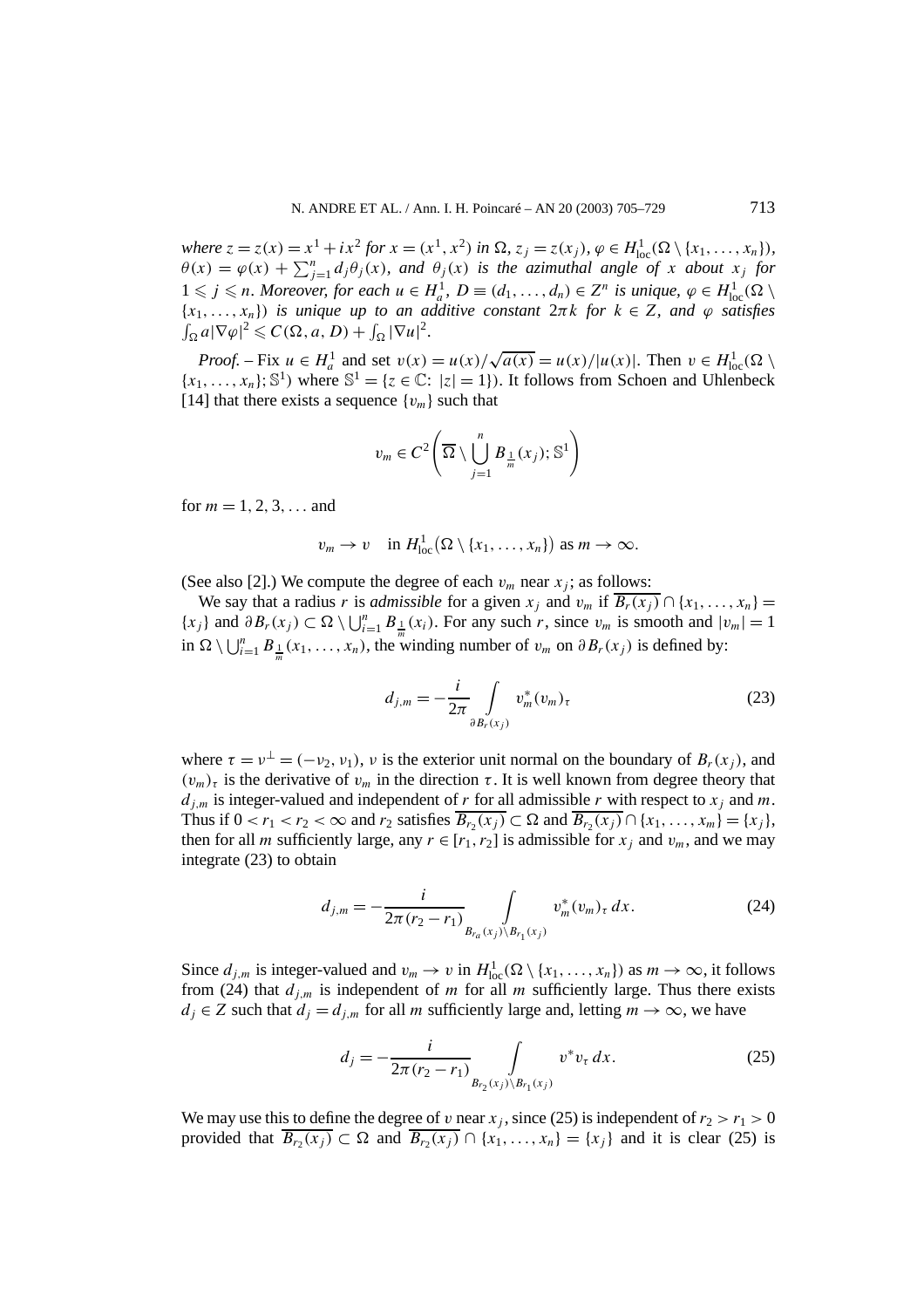independent of the particular converging sequence  $\{v_m\}$ . In particular, we can define the degree of u in  $\overline{B_r(x_i)}$  by (25), for  $v = u/|u|$  and  $r_1 < r_2$  as above. (See also [7].)

Now consider the real two-dimensional vector field

$$
F_m = -\sum_{j=1}^n d_j \nabla \theta_j - i v_m^* \nabla v_m \tag{26}
$$

in  $C^1(\overline{\Omega} \setminus \bigcup_{j=1}^n B_{\frac{1}{m}}(x_j))$ , where  $\theta_j(x)$  is the (multivalued) azimuthal angle of *x* about  $x_j$ and thus  $\nabla \theta_j(x)$  is well defined in  $\Omega \setminus \{x_j\}$  for  $1 \leq j \leq n$ . Since  $\nabla \times \nabla \theta_j = 0$  in  $\Omega \setminus \{x_j\}$ and  $v_m$  is  $C^2$  with  $|r_m|^2 = v_m v_m^* = 1$  in  $\overline{\Omega} \setminus \bigcup_{j=1}^n B_{\frac{1}{m}}(x_j)$ , it follows that  $\nabla \times F_m = 0$  in  $\overline{\Omega} \setminus \bigcup_{j=1}^{n} B_{\frac{1}{m}}(x_j)$ . Thus if *m* is sufficiently large so that  $d_j = d_{j,m}$  for  $1 \leq j \leq n$ , then by Stokes' Theorem and (23),  $\oint_C F_m \cdot dr = 0$  for any closed curve, *C*, in  $\overline{\Omega} \setminus \bigcup_{j=1}^n B_{\frac{1}{m}}(x_j)$ . Moreover, there exists  $\varphi_m \in C^2(\overline{\Omega} \setminus \bigcup_{j=1}^n B_{\frac{1}{m}}(x_j))$  such that  $\nabla \varphi_m = F_m$  for  $m = 1, 2, \ldots$ . From this and (26) we obtain

$$
v_m \nabla \varphi_m = -v_m \left( \sum_{j=1}^n d_j \nabla \theta_j \right) - i \nabla v_m
$$

and hence

$$
\nabla (v_m e^{-i\varphi_m} \cdot e^{-i\sum_{j=1}^n d_j \theta_j}) = e^{-i\varphi_m} \cdot e^{-i\sum_{j=1}^n d_j \theta_j}
$$

$$
\times \left[ \nabla v_m - i \left( v_m \nabla \varphi_m + v_m \sum_{j=1}^n d_j \nabla \theta_j \right) \right] = 0.
$$

As a result (adding a constant to  $\varphi_m$  if necessary), we have

$$
v_m(x) = e^{i\varphi_m(x)} \cdot e^{i\sum_{j=1}^n d_j \theta_j(x)} = e^{i\varphi_m(x)} \cdot \prod_{j=1}^n \left(\frac{z - z_j}{|z - z_j|}\right)^{d_j}.
$$

By (26),  $\nabla \varphi_m = -\sum_{j=1}^n d_j \nabla \theta_j - i v_m^* \nabla v_m$  and since  $v_m \to v$  in  $H^1_{loc}(\Omega \setminus \{x_1, \ldots, x_n\})$ , we have  $\nabla \varphi_m \to -\sum_{j=1}^n d_j \nabla \theta_j - i v^* \nabla v$  and

$$
e^{i\varphi_m} \equiv v_m \cdot \prod_{j=1}^n \left(\frac{z-z_j}{|z-z_j|}\right)^{-d_j} \to v \cdot \prod_{j=1}^n \left(\frac{z-z_j}{|z-z_j|}\right)^{-d_j}
$$

in  $L^2_{loc}(\Omega \setminus \{x_1, \ldots, x_m\})$ . It follows that  $\{\varphi_m\}$  (after possibly subtracting constants  $2\pi k_m$ where  $k_m \in \mathbb{Z}$ ) converges in  $H_{loc}^1(\Omega \setminus \{x_1, \ldots, x_n\})$ , to some  $\varphi \in H_{loc}^1(\Omega \setminus \{x_1, \ldots, x_n\})$ , and  $u = \sqrt{a}v = \sqrt{a} e^{i(\varphi + \sum_{j=1}^{n} d_j \theta_j)}$  a.e. in  $\Omega$ .

Setting  $\theta(x) = \varphi(x) + \sum_{j=1}^{n} d_j \theta_j(x)$ , we have

$$
|\nabla u|^2 = |\nabla \sqrt{a}|^2 + a|\nabla \theta|^2 \geq a|\nabla \theta|^2.
$$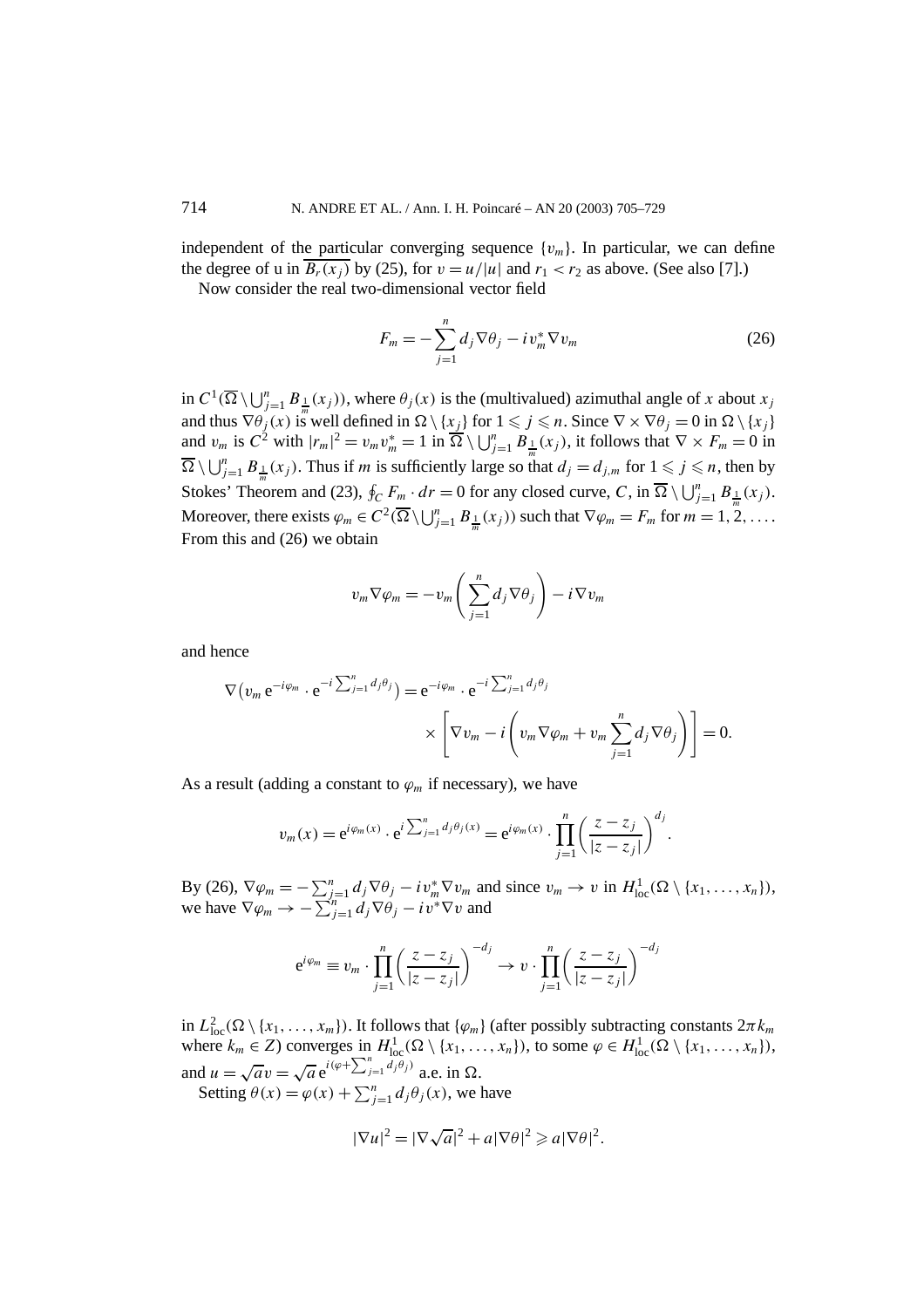Since  $|\nabla \theta_j(x)| = c(d_j)|x - x_j|^{-1}$  and  $a(x) \leq c|x - x_j|^{\alpha_j}$  where  $\alpha_j > 0$  for  $1 \leq j \leq n$ ,

$$
\int_{\Omega} a(x) |\nabla \theta_j(x)|^2 \leqslant C(\Omega, a, D) < \infty \tag{27}
$$

where  $D = (d_1, \ldots, d_n)$ . Thus

$$
\int_{\Omega} a |\nabla \varphi|^2 \leq \int_{\Omega} |\nabla u|^2 + C \cdot \sum_{j=1}^n \int_{\Omega} a |\nabla \theta_j|^2 \leq \int_{\Omega} |\nabla u|^2 + C(\Omega, a, D).
$$

Finally, to show that  $D \in \mathbb{Z}^n$  is unique and  $\varphi \in H^1_{loc}(\Omega \setminus \{x_1, \ldots, x_n\})$  is unique (up to an additive constant  $2\pi l$  where  $l \in \mathbb{Z}$ ) for each  $u \in H_a^1$ , assume that  $\widetilde{D} = (\widetilde{d}_1, \ldots, \widetilde{d}_n) \in$  $Z^n$  and  $\tilde{\varphi} \in H^1_{loc}(\Omega \setminus \{x_1, \ldots, x_n\})$  such that  $u = \sqrt{a} e^{i[\tilde{\varphi} + \sum_{k=1}^n \tilde{d}_k \theta_k]}$ . Then  $v \equiv u/\sqrt{a}$ satisfies  $-i v^* \nabla v = \nabla \tilde{\varphi} + \sum_{k=1}^n \tilde{d}_k \nabla \theta_k$  in  $\Omega \setminus \{x_1, \ldots, x_n\}$ . Fixing  $j \in \{1, \ldots, n\}$  and integrating over  $B_{r_2}(x_i) \setminus B_{r_1}(x_i)$  for  $0 < r_1 < r_2$  as in (25), we have

$$
d_{j} = -\frac{i}{2\pi (r_{2} - r_{1})} \int_{B_{r_{2}}(x_{j}) \setminus B_{r_{1}}(x_{j})} v^{*} v_{\tau} dx
$$
  
\n
$$
= \frac{1}{2\pi (r_{2} - r_{1})} \int_{B_{r_{2}}(x_{j}) \setminus B_{r_{1}}(x_{j})} \left( \tilde{\varphi}_{\tau} + \sum_{k=1}^{n} \tilde{d}_{k}(\theta_{k})_{\tau} \right) dx
$$
  
\n
$$
= \frac{1}{2\pi (r_{2} - r_{1})} \cdot [0 + \tilde{d}_{j} \cdot 2\pi (r_{2} - r_{1})]
$$
  
\n
$$
= \tilde{d}_{j}
$$

where  $\tau = \tau(x) = (x - x_i)^{\perp}/|x - x_i|$  for all  $j \in \{1, ..., n\}$ . Thus  $e^{i(\varphi - \tilde{\varphi})} = 1$  in  $\Omega \setminus \{x_1, \ldots, x_n\}$  with  $\varphi - \tilde{\varphi}$  in  $H^1_{loc}(\Omega \setminus \{x_1, \ldots, x_n\})$  and it follows that  $\varphi - \tilde{\varphi} = 2\pi l$  for some  $l \in Z$ .  $□$ 

For each  $D \in \mathbb{Z}^n$ ; we define

$$
H_{a,D}^1 = \{u \in H_a^1 : u = \sqrt{a} e^{i[\varphi + \sum_{j=1}^n d_j \theta_j]} \text{ where } \varphi \in H_{loc}^1(\Omega \setminus \{x_1, \ldots, x_n\})\}.
$$

By Theorem 1.4, it follows that

$$
H_a^1 = \bigcup_{D \in \mathbb{Z}^n} H_{a,D}^1
$$

and  $H_{a,D}^1 \cap H_{a,D'}^1 = \emptyset$  for  $D \neq D'$  in  $Z^n$ . We will need the following additional properties of  $H_{a,D}^1$ :

THEOREM 1.5. – *For each*  $D \in \mathbb{Z}^n$ ,  $H_{a,D}^1$  *is a nonempty, open and closed subset of*  $H_a^1$ . In addition,  $H_{a,D}^1$  is sequentially weakly closed in  $H^1(\Omega;\mathbb{C})$ , i.e. if  $\{u_k\} \subset H_{a,D}^1$  and  $u_k \to u$  weakly in  $H^1(\Omega; \mathbb{C})$ , then  $u \in H^1_{a,D}$ .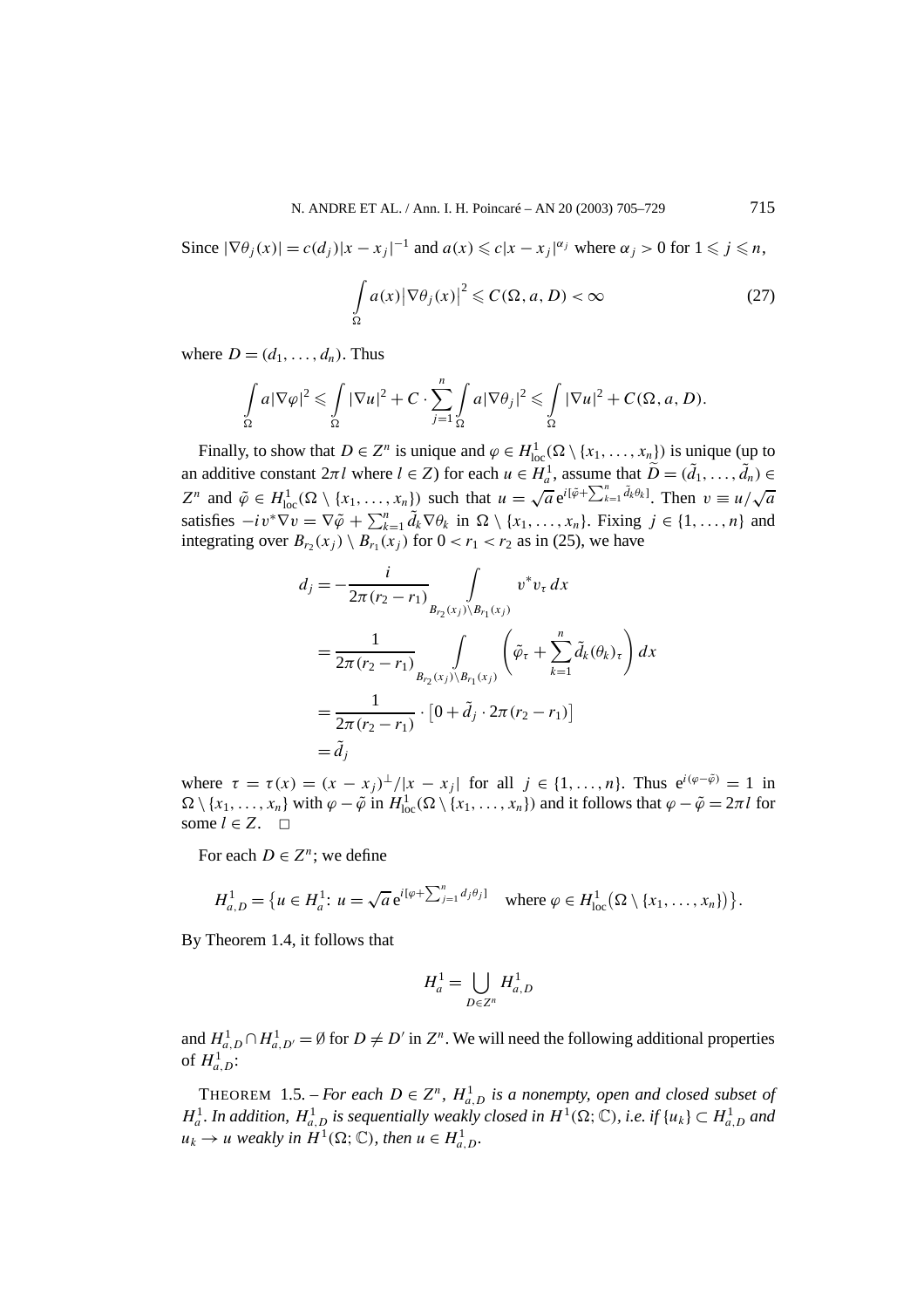*Proof.* – Our hypotheses on *a* in  $\Omega$  ensure that  $\sqrt{a} \in H^1(\Omega)$  and  $\sqrt{a} \nabla \theta_i \in L^2(\Omega)$  for each  $j \in \{1, ..., n\}$  (see (27)); hence  $\sqrt{a} e^{i[\sum_{j=1}^{n} d_j \theta_j]} \in H_{a,D}^1$  and  $H_{a,D}^1 \neq \emptyset$ . To prove that  $H_{a,D}^1$  is open in  $H_a^1$ , assume that  $u_0 = \sqrt{a} e^{i[\varphi + \sum_{j=1}^n d_j \theta_j]} \in H_{a,D}^1$  and let

$$
B_R(u_0) = \{u \in H_a^1: ||u - u_0||_{H^1(\Omega; \mathbb{C})} < R\}
$$

where  $R > 0$ . Since  $u \in H_a^1$ , there exists  $\tilde{\varphi} \in H_{loc}^1(\Omega \setminus \{x_1, \ldots, x_n\})$  and  $\tilde{D} \in Z^n$  such that  $u = \sqrt{a} e^{i[\tilde{\varphi} + \sum_{j=1}^{n} \tilde{d}_j \theta_j]}$ . Set  $v_0 = u_0/|u_0| = u_0/\sqrt{a}$  and  $v = u/|u| = u/\sqrt{a}$ . By (25), there exist positive numbers  $r_1 < r_2$  such that for each  $j \in \{1, \ldots, n\}$ ,

$$
d_j = -\frac{i}{2\pi (r_2 - r_1)} \int\limits_{S_j} v_0^*(v_0)_\tau \, dx \tag{28}
$$

and

$$
\tilde{d}_j = -\frac{i}{2\pi (r_2 - r_1)} \int\limits_{S_j} v^*(v)_\tau \, dx
$$

where  $S_i = B_{r_2}(x_i) \setminus B_{r_1}(x_i)$ . Since *a* is  $C^1$  and  $|a| > 0$  on  $\overline{S_i}$  for each  $j \in \{1, ..., n\}$ , we have

$$
||v_0^*\nabla v_0 - v^*\nabla v||_{L^1(S_j)} \le ||v^*(\nabla v_0 - \nabla v)||_{L^1(S_j)} + ||(v_0^* - v^*)\nabla v_0||_{L^1(S_j)}\le C(a, r_1, r_2, v_0) \cdot [1 + ||u_0||_{H^1(S_j)}] \cdot ||u - u_0||_{H^1(S_j)}.
$$

From this and (28), it follows that if *R* is sufficiently small (depending on  $r_1$ ,  $r_2$ ,  $\Omega$ , *a*, and *u*<sub>0</sub>), we have  $d_j = \tilde{d}_j$  and  $u \in H_{a,D}^1$ . Thus  $B_R(u_0) \subset H_{a,D}^1$  for *R* sufficiently small and we conclude that  $H_{a,D}^1$  is an open subset of  $H_a^1$ . Now since  $H_a^1 = \bigcup_{D \in \mathbb{Z}^n} H_{a,D}^1$  and  $H_{a,D} \cap H_{a,D'}^1 = \emptyset$  for  $D \neq D'$  in  $Z^n$ ,  $H_{a,D}^1$  is also a closed subset of  $H_a^1$ .

Finally, to prove that  $H_{a,D}^1$  is weakly sequentially closed in  $H_a^1$ , assume that  $\{u_k\} \subset$  $H_{a,D}^1$  and  $u_k \to u$  weakly in  $H^1(\Omega; \mathbb{C})$ . By compactness, a subsequence (which we relabel as  $\{u_k\}$  satisfies  $u_k \to u$  in  $L^2(\Omega)$ . Thus  $|u| = \sqrt{a}$  a.e. in  $\Omega$  and hence  $u \in H^1_{\sigma, \Omega}$ *a,D* for some  $\widetilde{D} \in Z^n$ . It follows from (28) (with  $v_0$  replaced by  $u_k/\sqrt{a}$  and *v* replaced by *u*/ $\sqrt{a}$  and the weak convergence of *u<sub>k</sub>* to *u* that  $D = \tilde{D}$  and  $u \in H_{a,D}^1$ .  $\square$ 

## **2. A weighted Sobolev space**

Set

$$
V \equiv \bigg\{ g \in H^1(\Omega) : \int_{\Omega} a^{-1} |\nabla g|^2 < \infty \bigg\}.
$$

Then *V* is a Hilbert space with norm

$$
\|g\|_V = \bigg(\int\limits_{\Omega} [a^{-1}|\nabla g|^2 + g^2]\bigg)^{1/2}.
$$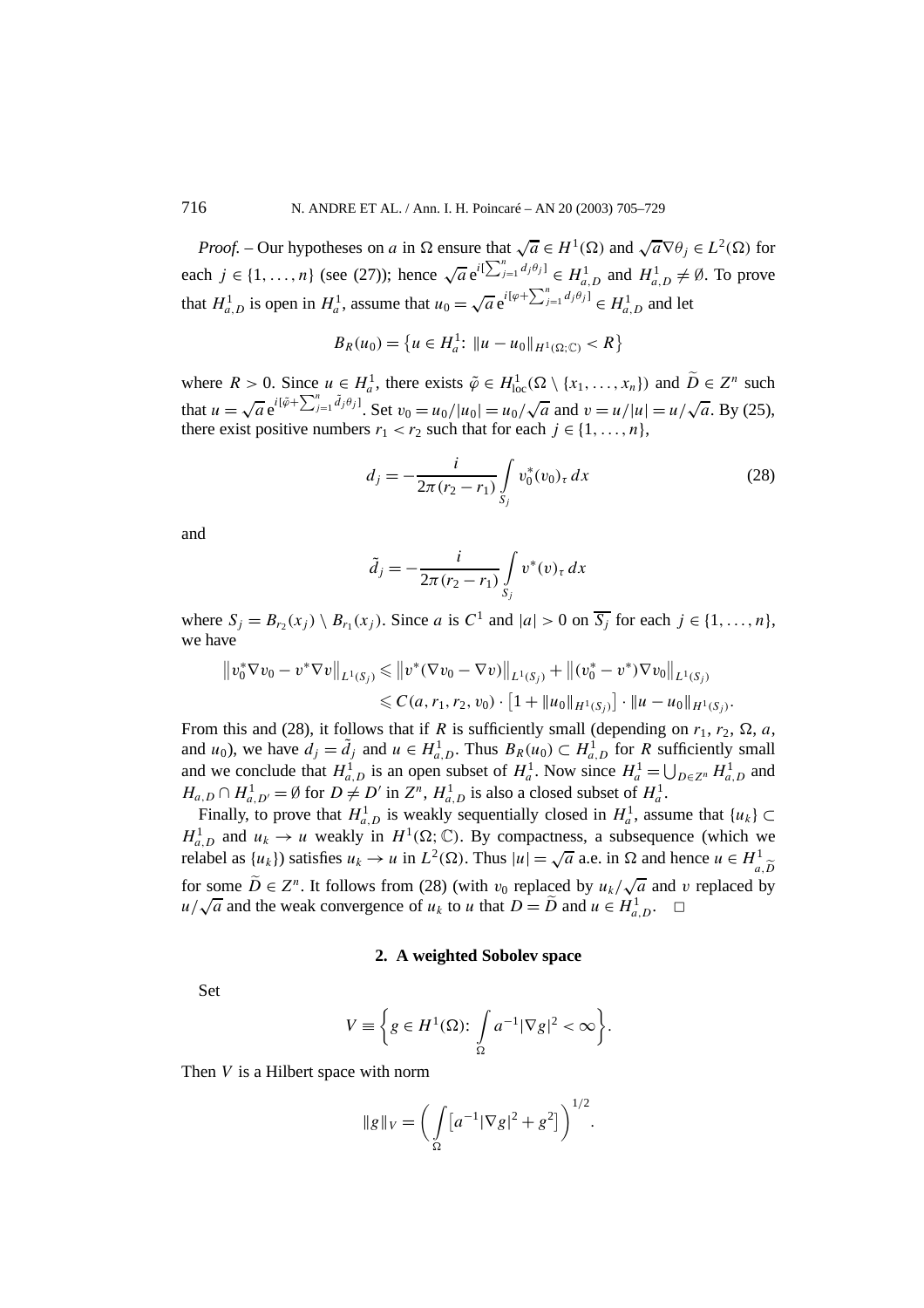We prove in Section 3 that if  $(\psi_D, A_D)$  is an equilibrium for  $J_0$  in  $H^1_{a,D} \times H^1(\Omega; \mathbb{R}^2)$ and *h<sub>D</sub>* is defined by  $h_D \mathbf{e}_3 = \nabla \times A_D$ , then  $h_D \in V$  and

$$
\operatorname{div}(a^{-1}\nabla h_D) - h_D = -2\pi \sum_{j=1}^n d_j \delta_{x_j}
$$

in the weak sense in *V*; moreover, we can evaluate the minimum energy of  $J_0$  in  $H_{a,D}^1 \times H^1(\Omega; \mathbb{R}^2)$  and  $H_a^1 \times H^1(\Omega; \mathbb{R}^2)$  using Hilbert space properties of  $V \cap H_0^1(\Omega)$ . We need:

LEMMA 2.1. – *The map*  $g \in V \rightarrow g(x_i)$  *is continuous on V for each*  $1 \leq i \leq n$  *where g(xi) is defined by*

$$
g(x_i) \equiv \lim_{r \to 0} \int_{\partial B_r(x_i)} g.
$$
 (29)

*Moreover, any*  $g \in V$  *satisfies:* 

$$
\lim_{r \to 0} \int\limits_{\partial B_r(x_i)} (g - g(x_i))^2 a^{-1} = 0.
$$
\n(30)

*Proof.* – Let  $0 < s < r$ . Then *g* has a trace on  $\partial B_r(x_i)$  and  $\partial B_s(x_i)$ , and

$$
\left| \int_{\partial B_r(x_i)} g - \int_{\partial B_s(x_i)} g \right| \leq \frac{1}{2\pi} \int_{B_r(x_i) \setminus B_s(x_i)} \left[ |\nabla g| / |x| \right] \cdot a^{-1/2} \cdot a^{1/2}
$$
\n
$$
\leq \frac{1}{2\pi} \left( \int_{B_r(x_i) \setminus B_x(x_i)} a^{-1} |\nabla g|^2 \right)^{1/2} \cdot \left( \int_{B_r(x_i) \setminus B_s(x_i)} |x|^{\alpha_i - 2} \right)^{1/2}
$$
\n
$$
\leq \frac{1}{2\pi} \|g\|_V \cdot (r^{\alpha_i} - s^{\alpha_i})^{1/2}.
$$

Thus, the limit in (29) exists and  $g(x_i)$  is well defined by (29). Letting  $s \to 0$ , we have

$$
\left| g(x_i) - \int\limits_{\partial B_r(x_i)} g \right| \leq \frac{1}{2\pi} \bigg( \int\limits_{B_r(x_i)} a^{-1} |\nabla g|^2 \bigg)^{1/2} \cdot r^{\alpha_i/2}
$$

and hence

$$
\lim_{r \to 0} r^{-\alpha_i/2} \bigg| g(x_i) - \int_{\partial B_r(x_i)} g \bigg| = 0. \tag{31}
$$

Multiplying the above inequality by *r* and integrating from 0 to *R* for  $R < \text{dist}(x_i, \partial \Omega)$ , we obtain

$$
|g(x_i)| \leqslant C \bigg(\int\limits_{B_R} g + \|g\|_V\bigg) \leqslant C \big(\|g\|_{L^2(B_R)} + \|g\|_V\big) \leqslant C \|g\|_v
$$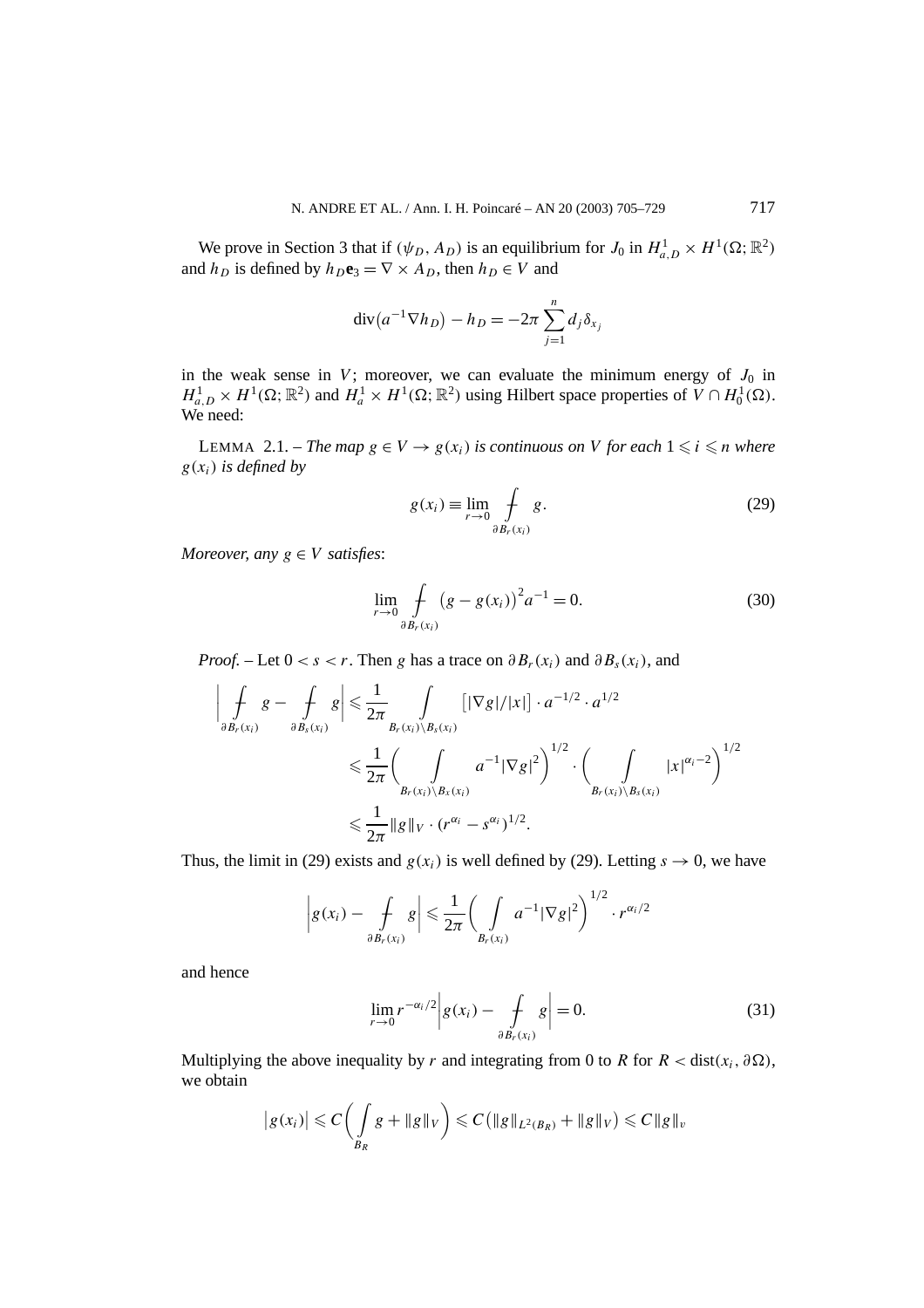where  $B_R$  denotes the ball of radius R centered at  $x_i$ , and C is a constant depending only on *R* and *a*. This proves the continuity of the map  $g \to g(x_i)$  on *V*.

Next set  $\tilde{g} = g - g(x_i)$ . We have for  $s < r <$  dist $(x_i, \partial \Omega)$ 

$$
\left| \int_{\partial B_r} \tilde{g}^2 - \int_{\partial B_s} \tilde{g}^2 \right| \leq \int_{B_r \setminus B_s} |\tilde{g}| |\nabla g| / |x|
$$
\n
$$
\leq \left( \int_{B_r \setminus B_s} |\nabla g|^2 a^{-1} \right)^{1/2} \left( \int_{B_r \setminus B_s} \tilde{g}^2 |x|^{\alpha - 2} \right)^{1/2}
$$
\n
$$
\leq \|g\|_{V} \left( \int_{B_r \setminus B_s} \tilde{g}^2 |x|^{\alpha - 2} \right)^{1/2}
$$
\n(32)

where  $B_r$  and  $B_s$  are centered at  $x_i$ . Set

$$
F(s) = \int\limits_{B_r \backslash B_s} \tilde{g}^2 |x|^{\alpha_i - 2} = 2\pi \int\limits_{s}^r \int\limits_{\partial B_{\tau}} \tilde{g}^2 \tau^{\alpha_i - 1} d\tau.
$$

CLAIM  $1. - \lim_{s \to 0} F(s)$  *is finite.* 

To prove this, note that  $F'(s) = -s^{\alpha_i - 2} \int_{\partial B_s} \tilde{g}^2$  and thus (32) can be rewritten as

$$
\left|\frac{1}{2\pi}r^{1-\alpha_i}F'(r)-\frac{1}{2\pi}s^{1-\alpha_i}F'(s)\right|\leqslant C_1(r)\cdot F(s)^{1/2}
$$

where  $C_1(r) = (\int_{B_r} |\nabla g|^2 a^{-1})^{1/2} \leq \|g\|_V < \infty$  for  $0 < r \leq R$ . Thus

$$
-F'(s) \leq s^{\alpha_i-1} \big[ C_1(r) \cdot F(s)^{1/2} + C_2(r) \big]
$$

for  $0 < s < r$ . Since  $F(s)$  is monotone nonincreasing on  $(0, r)$ , we obtain the claimed result if we prove that *F* is bounded on *(*0*,r)*. Without loss of generality, we can assume that  $F(s) \ge c_0 > 0$  for  $0 < s < \frac{r}{2}$  (if not, the result follows easily). Dividing the above inequality by  $F^{1/2}(s)$ , we have

$$
-(F^{1/2}(s))' \leq C (s^{\alpha_i-1}+1).
$$

Integrating from s to *r/*2 we find that

$$
F^{1/2}(s) \leqslant C(r) < \infty \quad \text{for } s < r/2,
$$

which proves Claim 1.

It follows from Claim 1 and (32) that  $\{\hat{\tau}_{\partial B_r} \tilde{g}^2\}$  is Cauchy as  $r \to 0$ .

 $CLAIM \ 2. - lim_{r \to 0} f_{\partial B_r(x_i)} \tilde{g}^2 = 0.$ 

To prove this, set  $\gamma = \lim_{r \to 0} \int_{\partial B_r(x_i)} \tilde{g}^2$ . Integrating (29), we have  $g(x_i)$  =  $\lim_{r\to 0} \oint B_r(x_i)g$ . Thus from (31),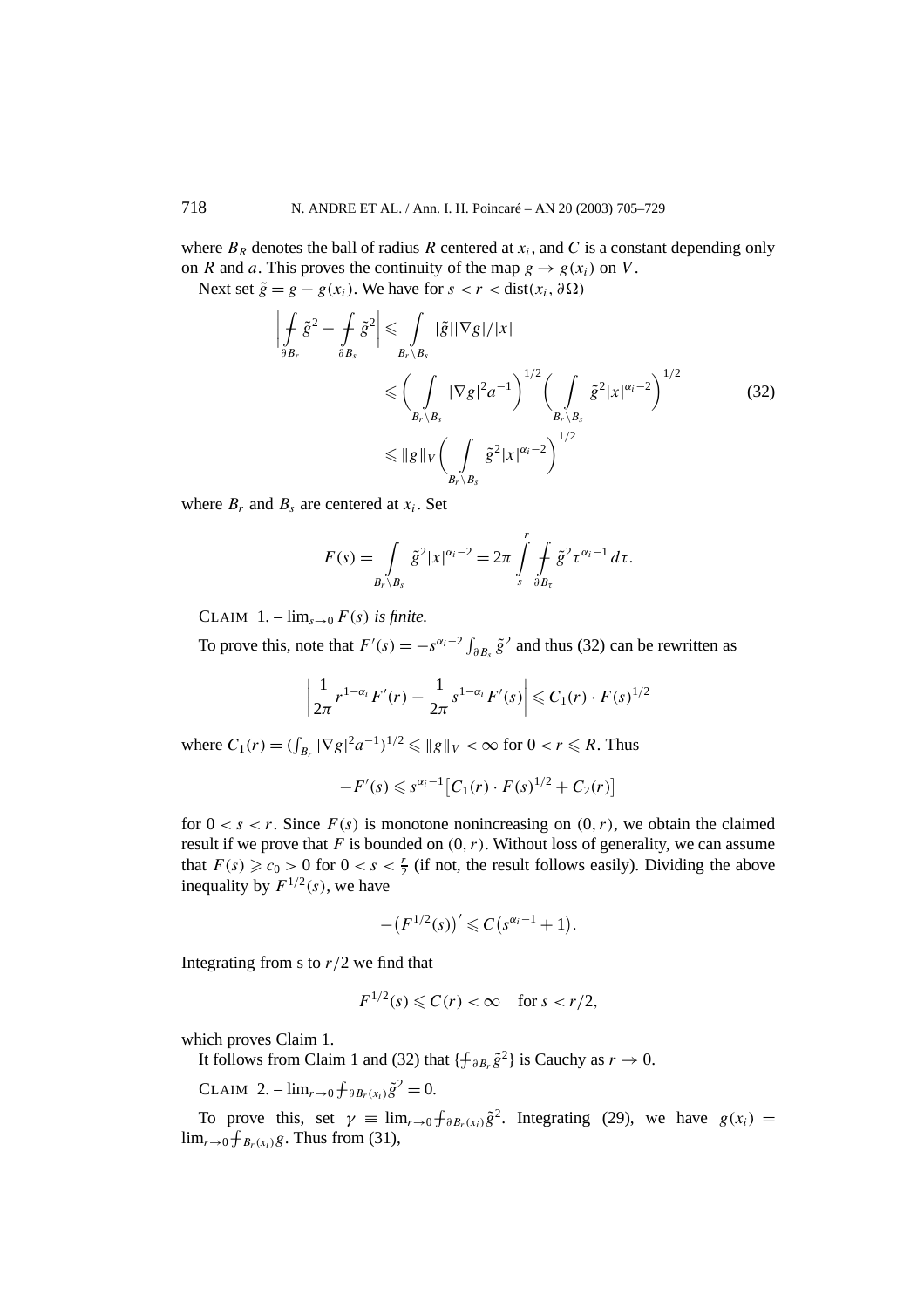$$
\lim_{r \to 0} \int_{B_r} \left| g - \int_{B_r} g \right|^2 = \lim_{r \to 0} \int_{B_r} \left| g - g(x_i) \right|^2 = \lim_{r \to 0} 2r^{-2} \int_{0}^{r} s \int_{\partial B_s} \tilde{g}^2 ds = \gamma
$$

where  $B_r = B_r(x_i)$ . By the Sobolev inequality in two dimensions we have

$$
\int_{B_r} \left| g - \int_{B_r} g \right|^2 \leqslant C \int_{B_r} |\nabla g|^2 \to 0 \quad \text{as } r \to 0
$$

and thus  $\gamma = 0$ , which proves Claim 2.

We are now in a position to prove (30). Letting  $s \to 0$  in (32) and using Claim 2, we obtain

$$
\oint_{\partial B_r} \tilde{g}^2 \leq d(r) \left( \int_{B_r} \tilde{g}^2 |x|^{\alpha_i - 2} \right)^{1/2}
$$

where  $d(r) \equiv (\int_{B_r} |\nabla g|^2 a^{-1})^{1/2}$  and  $\lim_{r \to 0} d(r) = 0$  since  $g \in V$ . Set  $G(r) =$  $\int_0^r \tau^{\alpha_i-1} \int \tau \partial B_\tau \tilde{g}^2 d\tau$ . Then  $G(0) = 0$  and from the above inequality,

$$
r^{\alpha_i-1}\int\limits_{\partial B_r} \tilde{g}^2=G'(r)\leqslant d(r)G^{1/2}(r)r^{\alpha_i-1}.
$$

Separating and integrating and using the fact that  $d(r)$  is monotone nondecreasing, we get

$$
G^{1/2}(r)\leqslant C d(r)r^{\alpha_i}.
$$

Inserting this in the estimate on  $G'(r)$  gives

$$
r^{-\alpha_i} \int\limits_{\partial B_r} \tilde{g}^2 = r^{1-2\alpha_i} G'(r) \leqslant C d^2(r).
$$

Since  $a(x) \sim |x - x_i|^{\alpha_i}$  in a neighborhood of  $x_i$ , we see that (30) follows.  $\Box$ 

# **3.** Analysis of the case  $\varepsilon = 0$

Recall that  $J_0(\psi, A) = \int_{\Omega} [|\nabla - iA\rangle \psi|^2 + |\nabla \times A - h_e \mathbf{e}_3|^2].$ 

In this section, we prove the results stated as Theorem 1 in the introduction concerning equilibria of *J*<sub>0</sub>. (See Theorem 3.2.) We also establish a formula for  $J_0(\psi_D, A_D)$  where  $(\psi_D, A_D)$  is an equilibrium for  $J_0$  in  $H^1_{a,D} \times H^1(\Omega; \mathbb{R}^2)$ . We shall need the following results concerning  $\nabla \times A_D$ :

LEMMA 3.1. – Let  $(\psi_D, A_D)$  be an equilibrium for  $J_0$  in  $H_{a,D}^1 \times H^1(\Omega; \mathbb{R}^2)$ . Define  $h_D$  *by*  $\nabla \times A_D = h_D \mathbf{e}_3$ *. Then*  $h = h_D$  *is the unique solution of:* 

$$
\int_{\Omega} a^{-1} \nabla h \cdot \nabla \zeta + \int_{\Omega} h \zeta = 2\pi \sum_{i=1}^{n} d_i \zeta(x_i) \quad \forall \zeta \in V \cap H_0^1(\Omega),
$$
\n
$$
h - h_e \in V \cap H_0^1(\Omega).
$$
\n(33)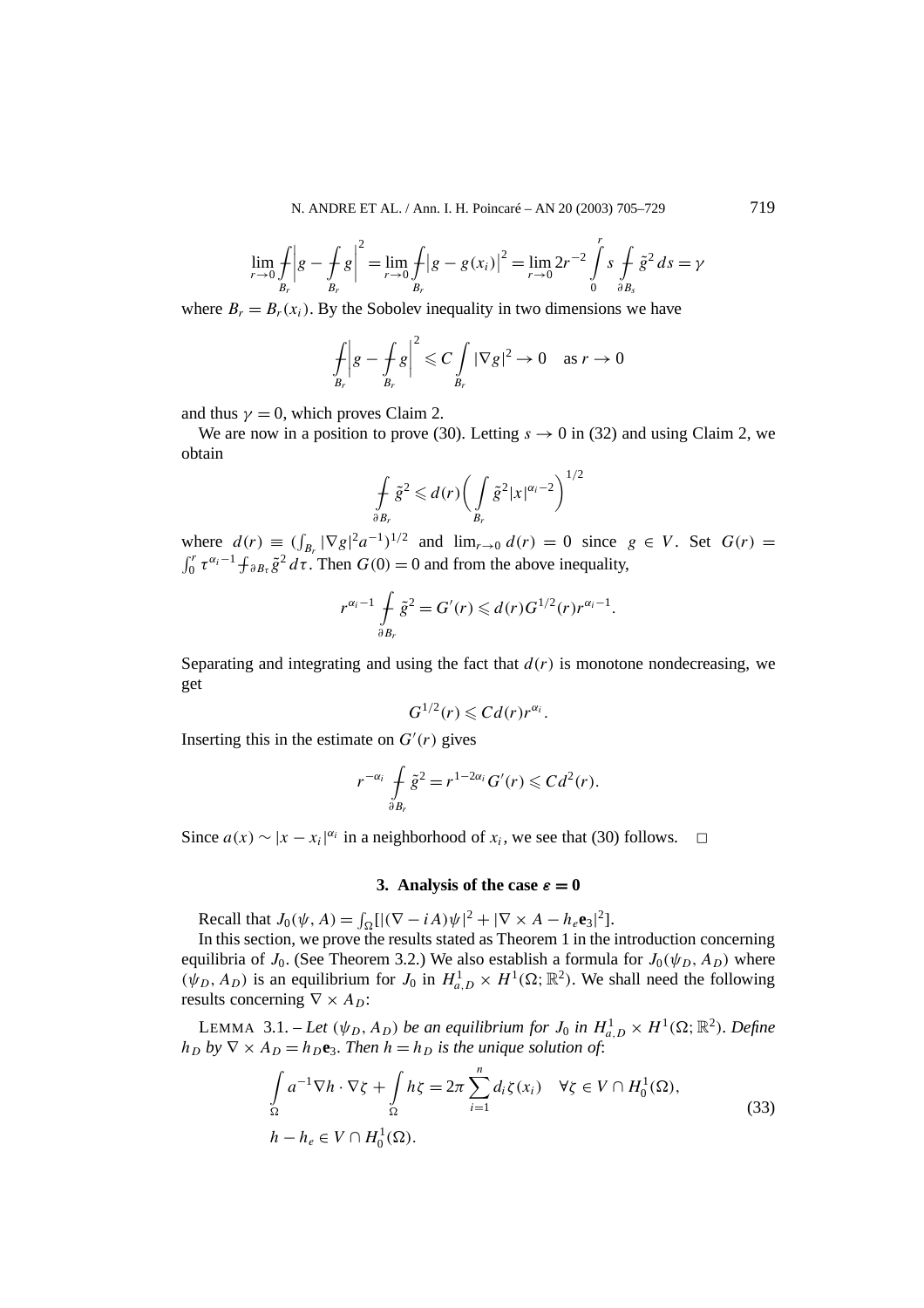*Proof.* – Since  $\psi_D \in H_{a,D}^1$ , we have  $\psi_D = \sqrt{a} e^{i\theta}$  and  $\sqrt{a} \nabla \theta \in L^2(\Omega)$ . In addition, since  $\sqrt{a} \in H^1(\Omega)$  and  $a \in C^1(\overline{\Omega} \setminus \{x_1, \ldots, x_n\}) \cap C^\beta(\Omega)$  by assumption, it follows from (7), (12), and (14) that  $J_0(\psi_D, A_D) < \infty$ ,  $j_D \in L^2(\Omega)$ , and  $h_D - h_e \in H_0^1(\Omega)$ . From (*i*), (12), and (14) that  $J_0(\psi_D, A_D) < \infty$ ,  $J_D \in L^2(\Sigma)$ , and  $n_D - n_e \in H_0(\Sigma)$ .<br>By (12), (16), and (17),  $-\nabla^{\perp} h_D = j_D \equiv (j_D^1, j_D^2) = a(\nabla \theta - A_D)$ . Thus  $|\nabla h_D|/\sqrt{a} = \sqrt{a}|\nabla \theta - A_D| \in L^2(\Omega)$  and  $h_d - h_e \in V \cap H_0^1(\Omega)$  $\sqrt{a}|\nabla \theta - A_D| \in L^2(\Omega)$  and  $h_d - h_e \in V \cap H_0^1(\Omega)$ . Moreover,

$$
\operatorname{div}\left(\frac{1}{a}\nabla h_D\right) = -\nabla \times \left(\frac{1}{a}j_D\right) = -\nabla \times (\nabla \theta - A_D) = h_D \quad \text{in } \Omega \setminus \{x_1, \dots, x_n\}
$$

in the sense of distributions. Since *a* is  $C^1$  and positive in  $\Omega \setminus \{x_1, \ldots, x_n\}$ , it follows that  $h_D \in H_{loc}^2(\Omega \setminus \{x_1, \ldots, x_n\})$  and hence  $\theta \in H_{loc}^2(\Omega \setminus \{x_1, \ldots, x_n\})$ .

Now let *ζ* ∈ *V* ∩  $H_0^1$ (Ω) and consider

$$
\int_{\Omega} a^{-1} \nabla h_D \cdot \nabla \zeta = \lim_{r \to 0} \int_{\Omega \setminus \bigcup_{i=1}^n B_r(x_i)} -\nabla \theta \cdot \nabla^{\perp} \zeta - \int_{\Omega} h_D \zeta.
$$

For  $r > 0$  fixed and small we can integrate by parts to obtain

$$
\int_{\Omega \setminus \bigcup_{i=1}^{n} B_{r}(x_{i})} -\nabla \theta \nabla^{\perp} \zeta = \sum_{i=1}^{n} \int_{\partial B_{r}(x_{i})} \zeta \theta_{\tau} \n= 2\pi \sum_{i=1}^{n} \zeta(x_{i}) d_{i} + \sum_{i=1}^{n} \int_{\partial B_{r}(x_{i})} (\zeta - \zeta(x_{i})) \theta_{\tau},
$$
\n(34)

where  $\tau = v^{\perp}$  and *v* is the outward pointing unit normal to  $\partial B_r(x_i)$ . By (12) and (16), the last term can be written as

$$
\sum_{i=1}^n \int\limits_{\partial B_r(x_i)} (\zeta - \zeta(x_i)) \left[ -\partial_\nu h_D a^{-1} + A_D \cdot \tau \right].
$$

Using  $(22)$  and  $(29)$  for each *i*,

$$
\lim_{r \to 0} \int\limits_{\partial B_r(x_i)} (\zeta - \zeta(x_i)) A_D \cdot \tau = 0.
$$

Now

$$
\int_{\partial B_r(x_i)} |\zeta - \zeta(x_i)||\nabla h_D|a^{-1} \leq C \bigg(\int_{\partial B_r} |\zeta - \zeta(x_i)|^2 a^{-1}\bigg)^{1/2} \bigg(r \int_{\partial B_r(x_i)} |\nabla h_D|^2 a^{-1}\bigg)^{1/2}.
$$

By (30) the first term in the product tends to zero as  $r \to 0$ . As for the second term, we claim that  $\liminf_{r\to 0} r \cdot \sum_{i=1}^n \int_{\partial B_r(x_i)} |\nabla h_D|^2 a^{-1} = 0$ . Indeed if not, there exists a constant  $C > 0$  and  $r_0 > 0$  such that

$$
\infty = \int_{0}^{r_0} \frac{C}{r} dr \leqslant \sum_{i=1}^{n} \int_{B_{r_0}(x_i)} |\nabla h_D|^2 a^{-1},
$$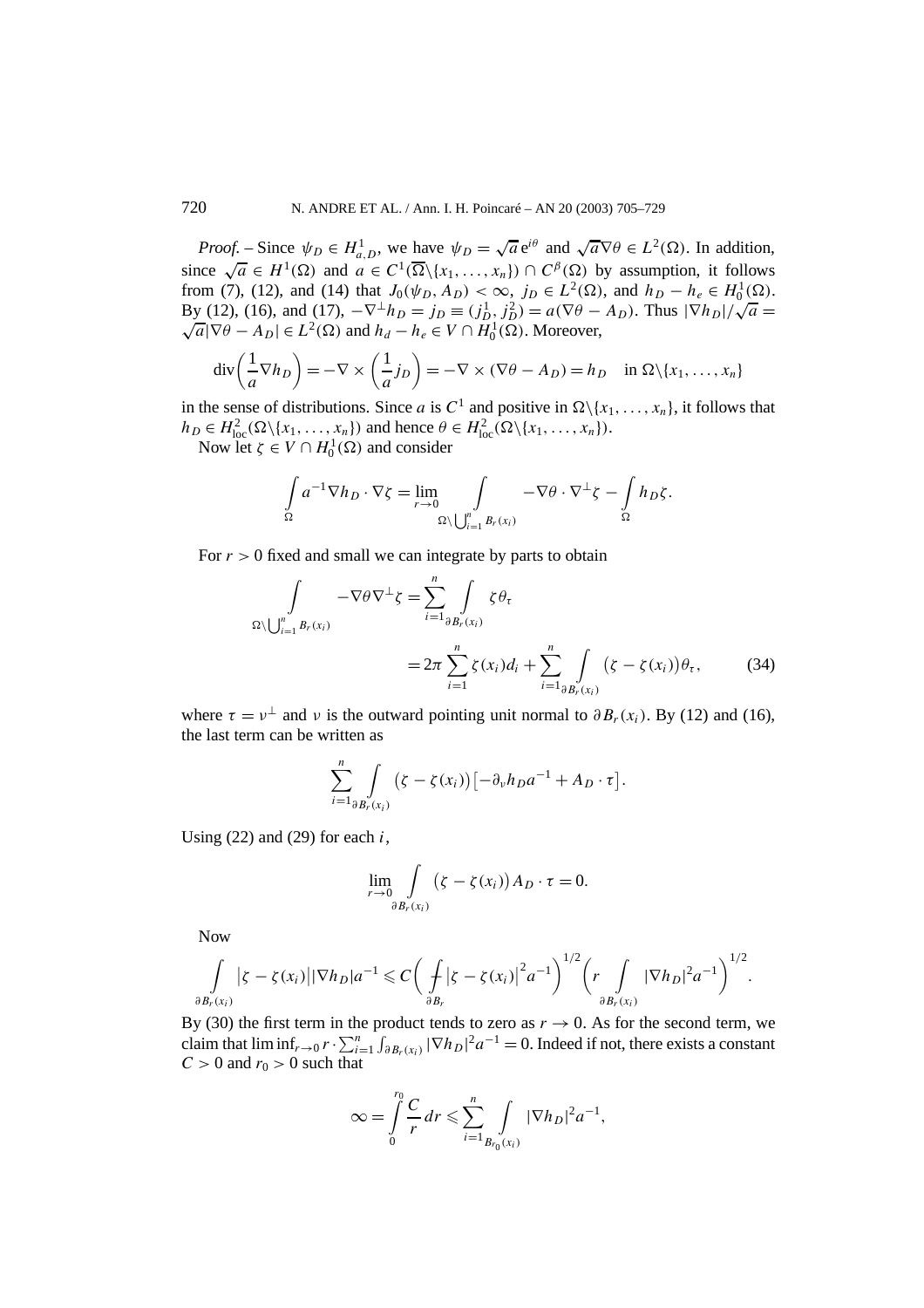which contradicts the fact that  $h_D - h_e \in V$ . It follows that there is a sequence  $r_j \to 0$ such that the last term on the right side of (34) tends to zero as  $r = r_j \rightarrow 0$ , and hence  $h = h_D$  satisfies (33).

Now to prove that solutions of (33) are unique, assume that  $h_1$  and  $h_2$  are solutions. Then  $h_1 - h_2 \in V \cap H_0^1(\Omega)$  and

$$
0 = \int_{\Omega} \left[ a^{-1} |\nabla (h_1 - h_2)|^2 + |h_1 - h_2|^2 \right],
$$

whence  $h_1 - h_2 = 0$ .  $\Box$ 

THEOREM 3.2. – *Fix*  $h_e \geq 0$ . For each  $D \in \mathbb{Z}^n$ ,  $J_0$  has an equilibrium (with our *choice of gauge* (8))*, denoted by*  $(\psi_D, A_D)$ *, in*  $H_{a,D}^1 \times H^1(\Omega; \mathbb{R}^2)$ *, which is unique up to uniform rotations of*  $\psi_D$  *in*  $\Omega$ ,  $\psi_D \rightarrow \psi_D e^{ic}$  *where*  $c \in \mathbb{R}$ *.* 

*Proof.* – First, we note that  $J_0$  has a minimizer,  $(\psi_D, A_D)$ , in

$$
\{(\psi, A) \in H_{a,D}^1 \times H^1(\Omega; \mathbb{R}^2): \text{div } A = 0 \text{ in } \Omega \text{ and } A \cdot \vec{n} = 0 \text{ on } \partial \Omega \}
$$

(and hence in  $H_{a,D}^1 \times H^1(\Omega;\mathbb{R}^2)$  by gauge equivalence), by the direct method in the calculus of variations since  $H_{a,D}^1$  is sequentially weakly closed in  $H^1(\Omega;\mathbb{C})$  by Theorem 1.5. Such a minimizer is an equilibrium for  $J_0$  by considering variations of the form  $(\psi_D, A_D) \rightarrow (\psi_D e^{\varepsilon i f}, A_D + \varepsilon B)$ , which yields (6) and (7) as Euler–Lagrange equations.

Now to prove uniqueness of equilibria for  $J_0$  in  $H_{a,D}^1 \times H^1(\Omega;\mathbb{R}^2)$  satisfying the gauge condition (8), assume that  $(\psi, A)$  and  $(\psi', A')$  are two such equilibria. By Lemma 3.1, we must have  $\nabla \times A = \nabla \times A'$ . By the choice of gauge, this implies that  $A = A'$ . From (12), (16), and Lemma 3.1, it follows that  $j = j'$  and hence  $\nabla \theta = \nabla \theta'$  and  $\psi = \psi' e^{ic}$  for some  $c \in \mathbb{R}$ .  $\square$ 

We next evaluate  $J_0$  on equilibria. Consider the  $n + 1$  functions in  $V \cap H_0^1(\Omega)$ ,  ${\eta_0, \ldots, \eta_n}$ , solving

$$
\operatorname{div}(a^{-1}\nabla \eta_0) = \eta_0 + 1,\tag{35}
$$

$$
\operatorname{div}(a^{-1}\nabla \eta_i) = \eta_i - 2\pi \delta(x_i) \quad \text{for } 1 \leqslant i \leqslant n. \tag{36}
$$

Note that by Lemma 2.1,  $\delta(x_i) \in V'$ , the dual space of *V*, and clearly  $1 \in V'$ . Thus the existence and uniqueness of solutions follows from the Lax–Milgram lemma. Using min( $\eta_i$ , 0), as test functions in (36) we see that  $\eta_i > 0$  in  $\Omega$  for  $i = 1, \ldots, n$ . Set

$$
a_{ij} = a_{ji} \equiv \int_{\Omega} \left[ a^{-1} \nabla \eta_i \nabla \eta_j + \eta_i \eta_j \right] \quad \text{for } 1 \leq i, j \leq n \tag{37}
$$

and

$$
b_i = \int_{\Omega} \left[ a^{-1} \nabla \eta_0 \nabla \eta_i + \eta_0 \eta_i \right] \quad \text{for } 0 \leqslant i \leqslant n. \tag{38}
$$

Then  $b_i = -\int_{\Omega} \eta_i < 0$  for  $1 \leq i \leq n$ .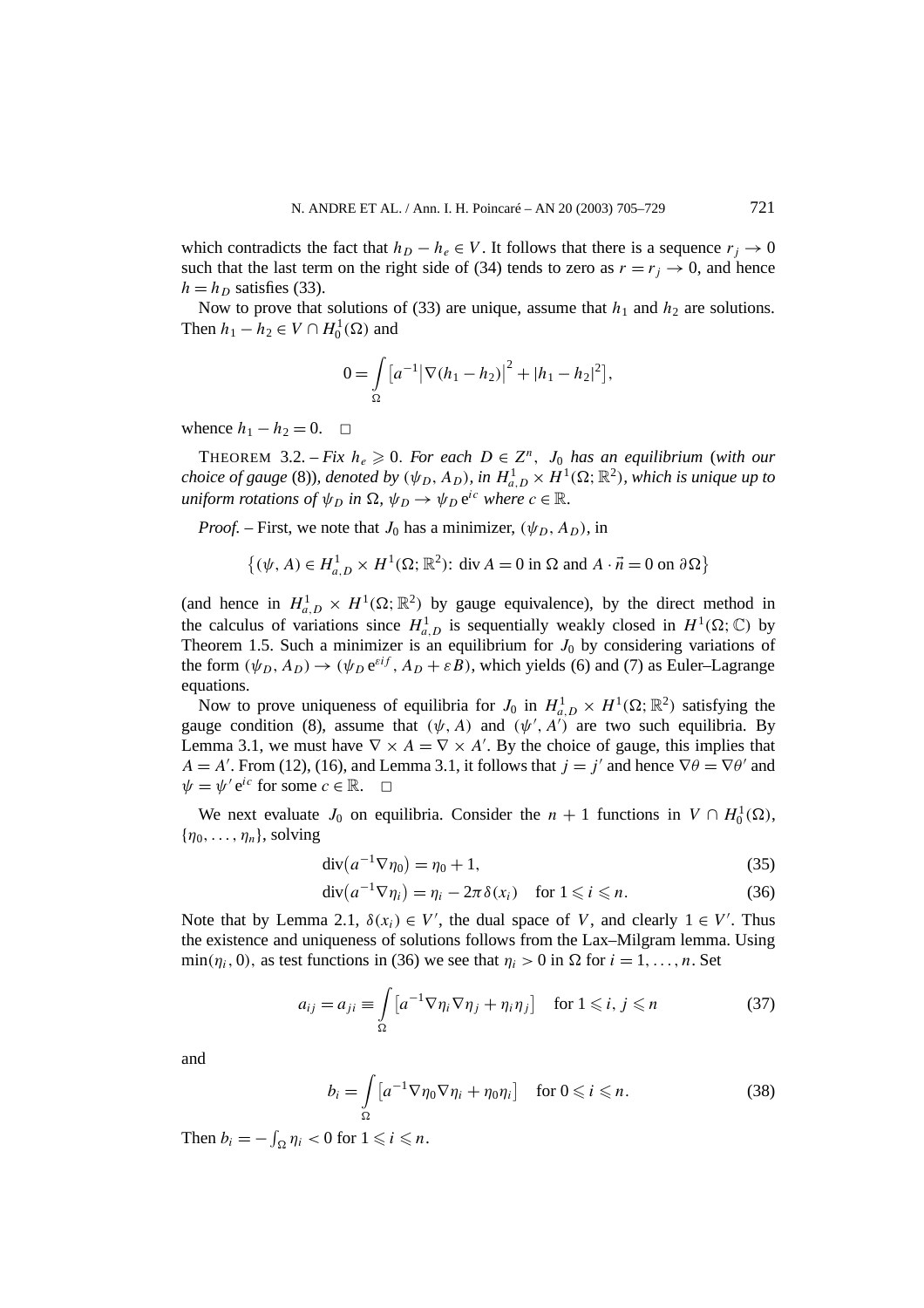For any  $\vec{C} = (c_1, \ldots, c_n) \in \mathbb{R}^n$  set  $\eta_{\vec{C}} = \sum_{i=1}^n c_i \eta_i$ . Then

$$
\int_{\Omega} \left[ a^{-1} \nabla \eta_{\vec{C}} \nabla \eta_{\vec{C}} + \eta_{\vec{C}} \eta_{\vec{C}} \right] = \sum a_{ij} c_i c_j \geq 0 \tag{39}
$$

with equality iff  $\eta_{\vec{C}} \equiv 0$ . Moreover, we have:

LEMMA 3.3. – *The matrix*  $[a_{ij}]$  *defined by* (37) *is positive definite.* 

*Proof.* – By (39), it is sufficient to prove that  $\eta_{\vec{C}} \equiv 0$  in  $\Omega$  implies  $\vec{C} = 0$ . If not, let  $\vec{C}$ be a nonzero vector in  $\mathbb{R}^n$  satisfying  $\overline{\eta}_C \equiv 0$  in  $\Omega$ . Then  $\eta_q = \sum_{i \neq q}^n (c_i/c_q) \eta_i$  for some *q* satisfying  $c_q \neq 0$ . Whence

$$
2\pi \delta(x_q) = -\operatorname{div}(a^{-1}\eta_q) + \eta_q = -\operatorname{div}\left(a^{-1}\left(\sum_{i\neq q} (c_i/c_q)\eta_i\right)\right) + \sum_{i\neq q} (c_i/c_q)\eta_i
$$

$$
= 2\pi \sum_{i\neq q} (c_i/c_q)\delta(x_i),
$$

which is impossible.  $\square$ 

Set

$$
\mathcal{E}(\vec{C}, h_e) \equiv \sum a_{ij} c_i c_j + 2 \sum_{i=1}^n b_i c_i h_e + b_0 h_e^2.
$$
 (40)

THEOREM 3.4. – *Fix*  $h_e \ge 0$ . If  $(\psi_D, A_D)$  is an equilibrium for  $J_0$  with  $\psi_D \in H_{a,D}^1$ , *then*  $h_D = \sum_{i=1}^n d_i \eta_i + h_e \eta_0 + h_e$  and

$$
J_0(\psi_D, A_D) = \int_{\Omega} |\nabla \sqrt{a}|^2 + \mathcal{E}(D, h_e). \tag{41}
$$

Thus  $(\psi_D, A_D)$  is a minimizer of *J*<sub>0</sub> in  $\mathcal{M}_0$  if and only if  $\mathcal{E}(D, h_e) = \inf{\{\mathcal{E}(\vec{C},h_e): \vec{C} \in \mathcal{L}(\vec{C},h_e\}}$ *Z<sup>n</sup>*}.

*Proof. –* Indeed,

$$
J_0(\psi_D, A_D) = \int_{\Omega} \left[ |\nabla \sqrt{a}|^2 + a |\nabla \theta_D - A_D|^2 + |\nabla \times A_D - h_e \mathbf{e}_3|^2 \right].
$$

Since  $h_D$ **e**<sub>3</sub> =  $\nabla \times A_D$  we see from (12) and (16) that

$$
J_0(\psi_D, A_D) = \int_{\Omega} \left[ |\nabla \sqrt{a}|^2 + a^{-1} |\nabla h_D|^2 + |h_D - h_e|^2 \right].
$$

Now  $h<sub>D</sub>$  is the unique solution to (33). Thus

$$
h_D = \sum_{i=1}^n d_i \eta_i + h_e \eta_0 + h_e.
$$

Using (39) and (40) we see that (41) holds.  $\Box$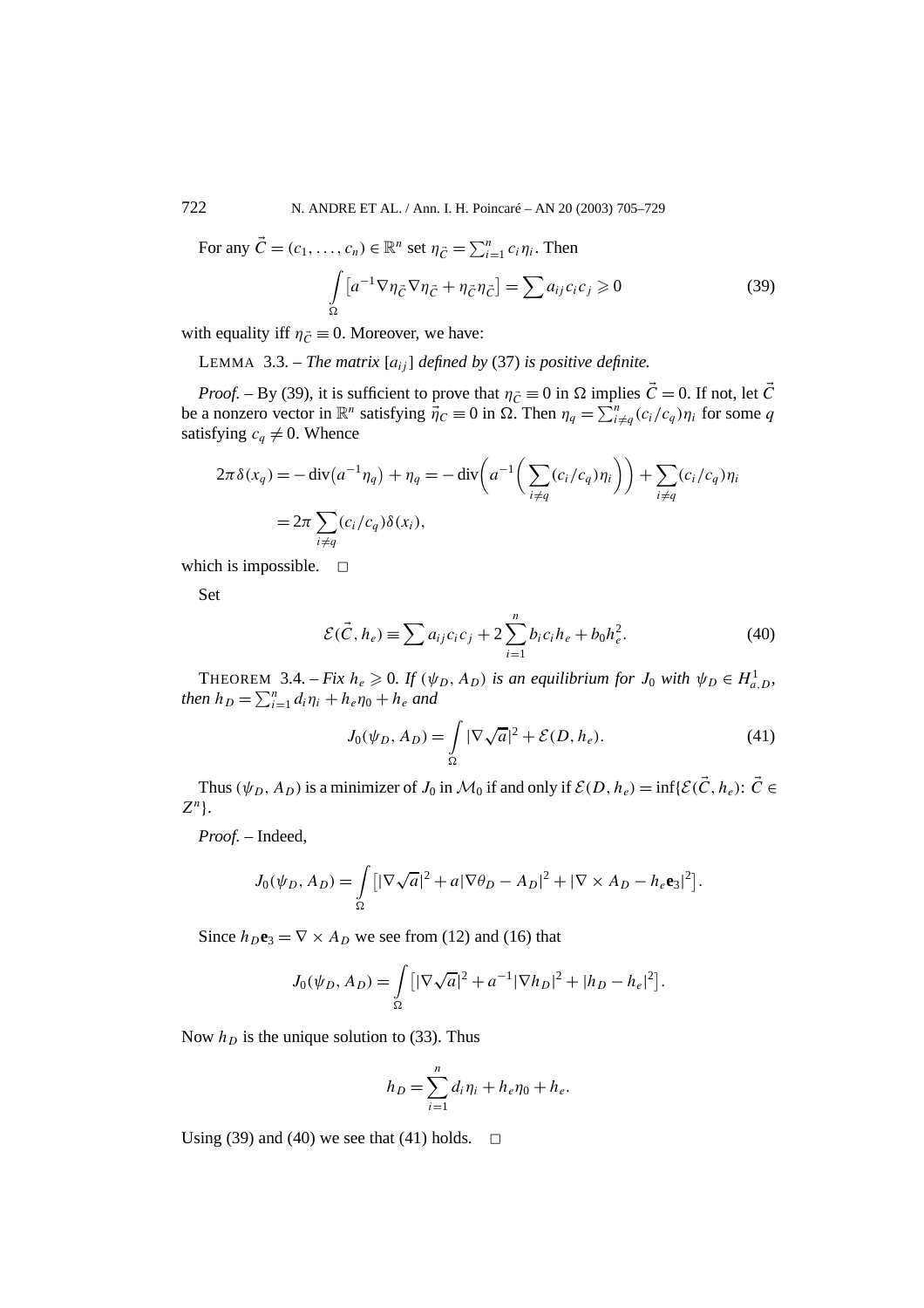Using Theorem 1.4 and Theorem 3.4, we can conclude that minimizers of  $J_0$  in  $\mathcal{M}_0$ (or families of equilibria of  $J_0$  in  $\mathcal{M}_0$  with uniformly bounded energies) are contained in a finite number of the spaces  $H_{a,D}^1 \times H^1(\Omega; \mathbb{R}^2)$ . More precisely, we have:

THEOREM 3.5. – *Fix*  $h_e \geq 0$ . Let  $c \geq \inf_{(\psi,A) \in \mathcal{M}_0} J_0(\psi,A)$  and let  $\mathcal{F} = \mathcal{F}(c, h_e)$ *be the family of all equilibria,*  $(\psi, A)$ *, of*  $J_0$  *in*  $\mathcal{M}_0$  *satisfying*  $J_0(\psi, A) \leq c$ *. Then there exists a nonempty, finite subset*  $D$  *of*  $Z<sup>n</sup>$  (*depending on c and*  $h<sub>e</sub>$ ) *such*  $F \subset$  $\bigcup_{D \in \mathcal{D}} [H_{a,D}^1 \times H^1(\Omega;\mathbb{R}^2)].$ 

*Proof.* – If  $(\psi, A) \in \mathcal{F}$ , then by Theorem 1.4,  $(\psi, A)$  is an equilibrium for  $J_0$  in  $H_{a,D}^1 \times H^1(\Omega; \mathbb{R}^2)$  for some *D* in  $Z^n$ . By Theorems 3.2 and 3.4, we have

$$
c \geq J_0(\psi, A) = J_0(\psi, A_D) = \int_{\Omega} |\nabla \sqrt{a}|^2 + \mathcal{E}(D, h_e). \tag{42}
$$

Now since  $[a_{ii}] \ge \mu I$  for some  $\mu > 0$  by Lemma 3.3, we have (by (40)):

$$
\mathcal{E}(\vec{C}, h_e) \ge \mu |\vec{C}|^2 - 2|b| \cdot |h_e| \cdot |\vec{C}| + b_0 h_e^2
$$
  
=  $\mu \left( |\vec{C}| - \frac{|b|}{\mu} |h_e| \right)^2 - \frac{|b|^2 \cdot |h_e|^2}{\mu^2} + b_0 h_e^2$ 

where  $b = (b_1, \ldots, b_n)$ , for all  $\vec{C}$  in  $Z^n$ . From this and (42), we obtain

$$
c + \frac{|b|^2|h_e|^2}{\mu^2} - b_0h_e^2 - \int\limits_{\Omega} |\nabla \sqrt{a}|^2 \geq \mu \left(|D| - \frac{|b|}{\mu}|h_e|\right)^2.
$$

The set of all such *D* in  $Z^n$  is finite, which proves the theorem.  $\Box$ 

We remark that when  $h_e \geq 0$  and  $c = \inf_{(\chi, A) \in \mathcal{M}_0} J_0(\chi, A) \equiv c(h_e)$ , we have

$$
c \leqslant J_0(\sqrt{a}, 0) = \int_{\Omega} |\nabla \sqrt{a}|^2 + \mathcal{E}(0, h_e) = \int_{\Omega} |\nabla \sqrt{a}|^2 + b_0 h_e^2.
$$

In this case,  $\mathcal{F} = \mathcal{F}(c(h_e), h_e)$  is the family of minimizers of  $J_0$  in  $\mathcal{M}_0$  (for fixed  $h_e \ge 0$ ). Letting  $\mathcal{D}_0 \equiv \mathcal{D}_0(h_e)$  be the finite set  $\mathcal D$  corresponding to  $\mathcal F$  in this case, it follows from (40), Theorem 3.4, and the above inequality that

$$
b_0 h_e^2 \ge \mu |D|^2 - 2|b||h_e||D| + b_0 h_e^2
$$

and thus

$$
|D| \leqslant \frac{2|b| \cdot |h_e|}{\mu} \tag{43}
$$

for all *D* in  $\mathcal{D}_0$ . Thus we have:

COROLLARY 3.6. – *Fix*  $h_e \ge 0$ . Let  $\mathcal{D}_0 = \mathcal{D}_0(h_e)$  be the set of all D in  $Z^n$  such that  $H_{a,D}^1 \times H^1(\Omega;\mathbb{R}^2)$  *contains a minimizer of*  $J_0$  *in*  $\mathcal{M}_0$ *. Then*  $\mathcal{D}_0$  *is a finite, nonempty set in Z<sup>n</sup>.*

We conclude this section with a result which will be used later to estimate  $H_{c_1}$  = *H<sub>c<sub>1</sub>*( $\varepsilon$ ). Recall that  $b_i < 0$  for  $1 \leq i \leq n$ .</sub>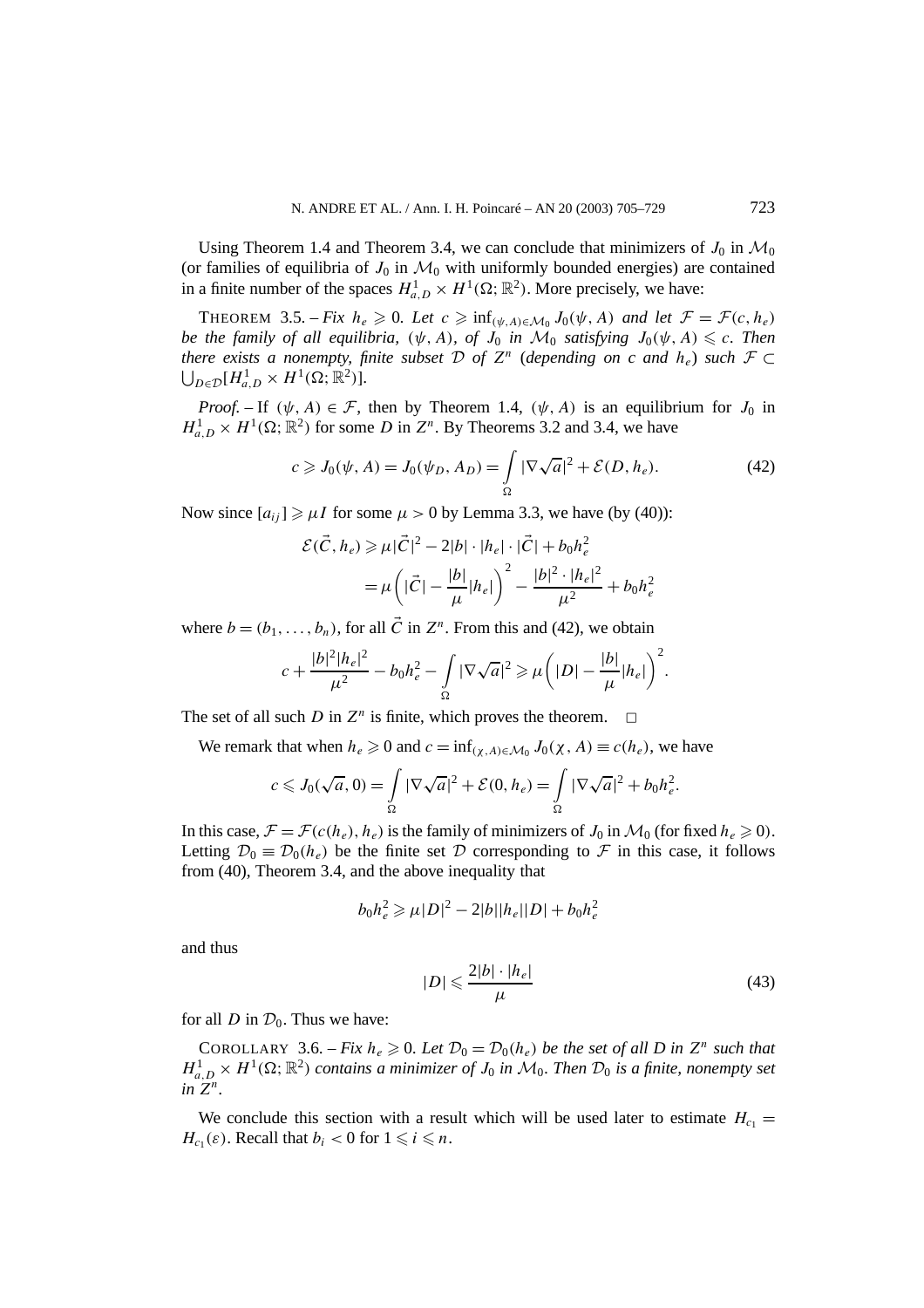THEOREM 3.7. – *Set*  $\bar{h}_e = \min\{-a_{ii}/2b_i: i = 1, 2, ..., n\}$ *. If*  $h_e > \bar{h}_e$  *and*  $(\psi_D, A_D)$ *is a minimizer of*  $J_0$  *in*  $\mathcal{M}_0$  *with*  $\psi_D \in H_{a,D}^1$ *, then*  $D \neq \vec{0}$ *.* 

*Proof.* – Let  $j \in \{1, ..., n\}$  satisfy  $\bar{h}_e = -a_{jj}/2b_j$ . Let  $\vec{e}_j$  be the vector in  $Z^n$  whose *i*th component is  $\delta_{ij}$  for  $i = 1, ..., n$ . If  $h_e > \bar{h}_e$ , then by (40), we have:

$$
\mathcal{E}(\vec{e}_j, h_e) = a_{jj} + 2b_j h_e + b_0 h_e^2 = -2b_j (\bar{h}_e - h_e) + b_0 h_e^2 < b_0 h_e^2 = \mathcal{E}(\vec{0}, h_e).
$$

By Theorem 3.4, we must have  $D \neq 0$ .  $\Box$ 

#### **4. Limiting results**

In this section, we prove that minimizers,  $(\psi_{\varepsilon}, A_{\varepsilon})$  of  $J_{\varepsilon}$  exhibit "pinning" of vortices near  $\{x_1, \ldots, x_n\}$ , the zeroes of  $a(x)$ , for  $\varepsilon$  sufficiently small. In addition, the behavior of  $\psi_{\varepsilon}$  near vortices (i.e., near the zeroes of  $\psi_{\varepsilon}$ ) is determined by the set  $\mathcal{D}_0(h_{\varepsilon})$  for each  $h_e \geq 0$ . These results were stated as Theorems 2–5 in the introduction.

Throughout this section, we assume without loss of generality that any equilibrium of  $J_{\varepsilon}$  in M (or  $J_0$  in  $\mathcal{M}_0$ ) considered here satisfies our gauge choice (8). For ease of notation in stating the theorems, we let  $(\psi_D, A_D)$  denote an (appropriate) equilibrium of  $J_0$  in  $H_{a,D}^1 \times H^1(\Omega;\mathbb{R}^2)$ . Recall that any such  $(\psi_D, A_D)$  is unique up to a uniform rotation of  $\psi_D$  in  $\Omega$ .

THEOREM 4.1. – *Fix*  $h_e \ge 0$ . Let  $(\psi_{\varepsilon_k}, A_{\varepsilon_k})$  be a sequence of equilibria for  $J_{\varepsilon_k}$  such *that*  $\varepsilon_k \to 0^+$  *and* lim  $\inf_{k\to\infty} J_{\varepsilon_k}(\psi_{\varepsilon_k, A_{\varepsilon_k}}) < \infty$ *. Then there exists a subsequence*  $\{\varepsilon_{k_\ell}\}\,$ *, a vector D in*  $Z^n$ *, and*  $(\psi_D, A_D)$  *such that*  $(\psi_{\varepsilon_{k_\ell}}, A_{\varepsilon_{k_\ell}}) \to (\psi_D, A_D)$  *in M*.

*Proof.* – By compactness, Lemmas 1.1 and 1.3, there exists  $(\psi, A)$  in M and a subsequence  $\{\varepsilon_{k_{\ell}}\}$  of  $\{\varepsilon_{k}\}$  satisfying  $|\psi_{\varepsilon_{k_{\ell}}}|\leqslant M$ ,  $\psi_{\varepsilon_{k_{\ell}}}\to\psi$  in  $H^{1}(\Omega;\mathbb{C})$ ,  $\psi_{\varepsilon_{k_{\ell}}}\to\psi$ pointwise almost everywhere in  $\Omega$ , and  $A_{\varepsilon_{k_\ell}} \to A$  in  $H^1(\Omega; \mathbb{R}^2)$ . Furthermore,  $\int_{\Omega} (a |\psi_{\varepsilon_{k_\ell}}|^2)^2 \leq M \cdot \varepsilon_{k_\ell}^2$  where *M* is a positive number independent of  $\varepsilon_{k_\ell}$ . It follows that  $|\psi| = \sqrt{a}$  a.e. in  $\Omega$  and hence  $(\psi, A) \in \mathcal{M}_0$ . Thus  $(\psi, A) = (\psi_D, A_D)$  for some  $D \in \mathbb{Z}^n$ . Since  $\{\psi_{\varepsilon_{k_\ell}}\}$  is uniformly bounded and converges pointwise almost everywhere in  $\Omega$  we have  $j_{\varepsilon_{k_\ell}} \to j$  in  $L^2(\Omega)$  where *j* is defined by (2). By (3), (4), and our choice of gauge, we see that  $A_{\varepsilon_{k_\ell}} \rightharpoonup A$  in  $H^2(\Omega; \mathbb{R}^2)$ . Passing to the limit in (6) and (7) we find that  $(\psi, A)$  is a weak solution.

Recall that in Section 3, we defined

$$
\mathcal{D}_0(h_e) = \{ D \in \mathbb{Z}^n : J_0(\psi_D, A_D) = \inf_{(\psi, A) \in \mathcal{M}_0} J_0(\psi, A) \}
$$

for each fixed  $h_e \geq 0$ . For minimizers of  $J_\varepsilon$  in M as  $\varepsilon \to 0$ , we have:

THEOREM 4.2. – *Fix*  $h_e \ge 0$ . Let  $\{(\psi_{\varepsilon_k}, A_{\varepsilon_k})\}$  be a sequence of minimizers of  $J_{\varepsilon_k}$  in  $\mathcal M$  *with*  $\varepsilon_k \to 0^+$  *as*  $k \to \infty$ *. Then*  $|\psi_{\varepsilon_k}| \to \sqrt{a}$  *in*  $C(\overline{\Omega})$ *, and there exists a subsequence*  $(\psi_{\varepsilon_{k_\ell}}, A_{\varepsilon_{k_\ell}}) \to (\psi_D, A_D)$  *in M*, where  $D = (d_1, \ldots, d_n) \in \mathcal{D}_0(h_e)$  (and hence  $(\psi_D, A_D)$ ) *is a minimizer of*  $J_0$  *in*  $\mathcal{M}_0$ *). Moreover, if*  $R > 0$  *and*  $\overline{B_R(x_i)}$  *are disjoint subsets of*  $\Omega$  *for*  $i = 1, \ldots, n$ *, then for all*  $\ell$  *sufficiently large,*  $|\psi_{\varepsilon_{k_{\ell}}}|$  *is uniformly positive outside*  $\bigcup_{i=1}^{n} B_R(x_i)$ *, and the degree of*  $\psi_{\varepsilon_{k_\ell}}$  *in*  $\overline{B_R(x_i)}$  *is d<sub>i</sub>*.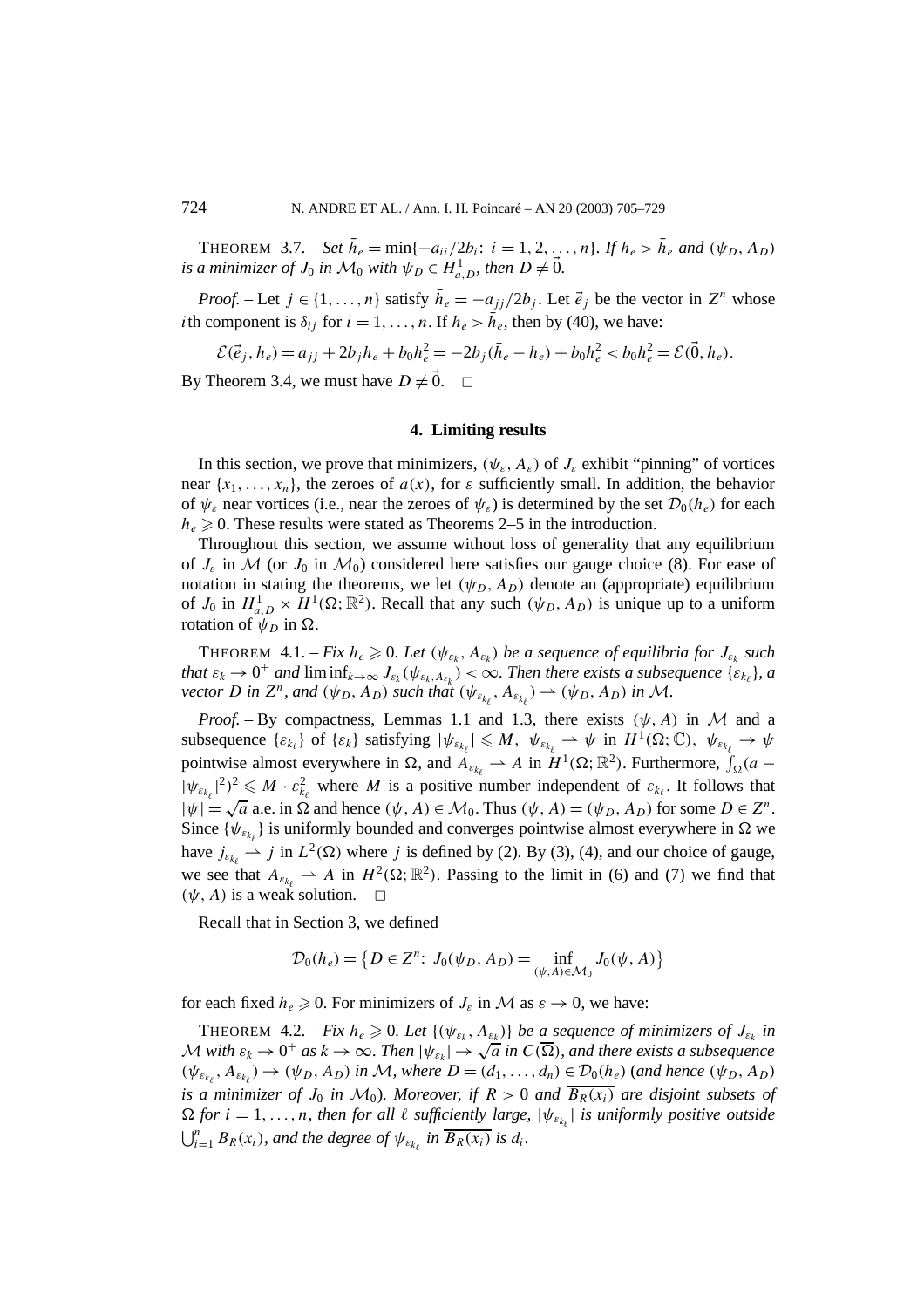*Proof. –* We may apply Theorem 4.1, since

$$
J_{\varepsilon_k}(\psi_{\varepsilon_k, A_{\varepsilon_k}}) \leqslant J_{\varepsilon_k}(\sqrt{a}, 0) \leqslant |\Omega| \cdot h_e^2 + \int_{\Omega} \left| \nabla(\sqrt{a}) \right|^2 < \infty,
$$

to obtain a subsequence  $\{\varepsilon_{k_{\ell}}\}$  of  $\{\varepsilon_k\}$  such that  $\{\psi_{\varepsilon_{k_{\ell}}}, A_{\varepsilon_{k_{\ell}}}\}\$  converges weakly in M to  $(\psi_D, A_D)$ , an equilibrium for  $J_0$  in  $H^1_{a,D} \times H^1(\Omega; \mathbb{R}^2)$  for some *D* in  $Z^n$ . Since  $(\psi_{\varepsilon_k}, A_{\varepsilon_k})$  is a minimizer of  $J_{\varepsilon_k}$  for each *k* and  $(\psi_D, A_D) \in H^1_{a,D} \times H^1(\Omega; \mathbb{R}^2)$  we have:

$$
J_0(\psi_{\varepsilon_{k_\ell}}, A_{\varepsilon_{k_\ell}}) + \frac{1}{2\varepsilon_{k_\ell}^2} \int\limits_{\Omega} (a - |\psi_{\varepsilon_{k_\ell}}|^2)^2 = J_{\varepsilon_{k_\ell}}(\psi_{\varepsilon_{k_\ell}}, A_{\varepsilon_{k_\ell}}) \\
\leq J_{\varepsilon_{k_\ell}}(\psi_D, A_D) = J_0(\psi_D, A_D).
$$

Also,  $J_0$  is weakly lower semicontinuous with respect to the topology on  $M$ , and thus

$$
J_0(\psi_D, A_D) \leq \liminf_{\ell \to \infty} J_0(\psi_{\varepsilon_{k_\ell}}, A_{\varepsilon_{k_\ell}})
$$
  
\n
$$
\leq \liminf_{\ell \to \infty} J_0(\psi_{\varepsilon_{k_\ell}}, A_{\varepsilon_{k_\ell}}) + \liminf_{\ell \to \infty} \frac{1}{2\varepsilon_{k_\ell}^2} \int_{\Omega} (a - |\psi_{\varepsilon_{k_\ell}}|^2)^2
$$
  
\n
$$
\leq \liminf_{\ell \to \infty} J_{\varepsilon_{k_\ell}}(\psi_{\varepsilon_{k_\ell}}, A_{\varepsilon_{k_\ell}})
$$
  
\n
$$
\leq J_0(\psi_D, A_D).
$$

In fact both integrals making up  $J_0$  are weakly lower semicontinuous. As a result

$$
\lim_{\ell \to \infty} \int_{\Omega} \left| (\nabla - i A_{\varepsilon_{k_{\ell}}}) \psi_{\varepsilon_{k_{\ell}}} \right|^2 = \int_{\Omega} \left| (\nabla - i A_D) \psi_D \right|^2, \tag{44}
$$

$$
\lim_{\ell \to \infty} \int_{\Omega} |\nabla \times A_{\varepsilon_{k_{\ell}}} - h_{\varepsilon} \mathbf{e}_3|^2 = \int_{\Omega} |\nabla \times A_D - h_{\varepsilon} \mathbf{e}_3|^2, \tag{45}
$$

$$
\lim_{\ell \to \infty} \frac{1}{2\varepsilon_{k_\ell}^2} \int_{\Omega} \left( a - |\psi_{\varepsilon_{k_\ell}}|^2 \right)^2 = 0.
$$
\n(46)

Eqs. (44), (45), and the weak convergence of  $\{(\psi_{\varepsilon_{k_\ell}}, A_{\varepsilon_{k_\ell}})\}\$  imply that

$$
\int_{\Omega} |\nabla \psi_{\varepsilon_{k_{\ell}}}|^2 \to \int_{\Omega} |\nabla \psi_D|^2 \quad \text{and} \quad \int_{\Omega} |h_{\varepsilon_{k_{\ell}}}|^2 \to \int_{\Omega} |h_D|^2
$$

as  $\ell \to \infty$ . Weak convergence and convergence of norms implies strong convergence in a Hilbert space. Thus  $\nabla \psi_{\varepsilon_{k_\ell}} \to \nabla \psi_D$  and  $h_{\varepsilon_{k_\ell}} \to h_D$  in  $L^2(\Omega)$ . By our choice of gauge,  $A_{\varepsilon_{k_\ell}} = \nabla^\perp \xi_{\varepsilon_{k_\ell}}$  for some  $\xi_{\varepsilon_{k_\ell}}$  in  $H_0^1(\Omega)$  satisfying  $\Delta \xi_{\varepsilon_{k_\ell}} = h_{\varepsilon_{k_\ell}}$  in  $\Omega$ . As a result,  $\xi_{\varepsilon_{k_\ell}} \to \xi_D$ in  $H^2(\Omega)$ , where  $\xi_D \in H_0^1(\Omega)$  and  $\Delta \xi_D = h_D$  in  $\Omega$ , and  $A_{\varepsilon_{k_\ell}} \to A_D$  in  $H^1(\Omega; \mathbb{R}^2)$ . By this and elliptic estimates,  $(\psi_{\varepsilon_{k_\ell}}, A_{\varepsilon_{k_\ell}}) \to (\psi_D, A_D)$  in M.

Next, we prove that  $|\psi_{\varepsilon_k}| \to \sqrt{a}$  uniformly in  $\overline{\Omega}$  for the given sequence,  $\{(\psi_{\varepsilon_k}, A_{\varepsilon_k})\},$ as  $k \to \infty$ . If not, we may choose a subsequence,  $\{(\psi_{\varepsilon_{m_\ell}}, A_{\varepsilon_{m_\ell}})\}\$ , of  $\{(\psi_{\varepsilon_k}, A_{\varepsilon_k})\}\$ , a sequence  $\{y_\ell\} \subset \Omega$ , and a constant  $\gamma > 0$  such that

$$
(a(y_{\ell}) - |\psi_{\varepsilon_{m_{\ell}}}(y_{\ell})|^2)^2 \geq \gamma
$$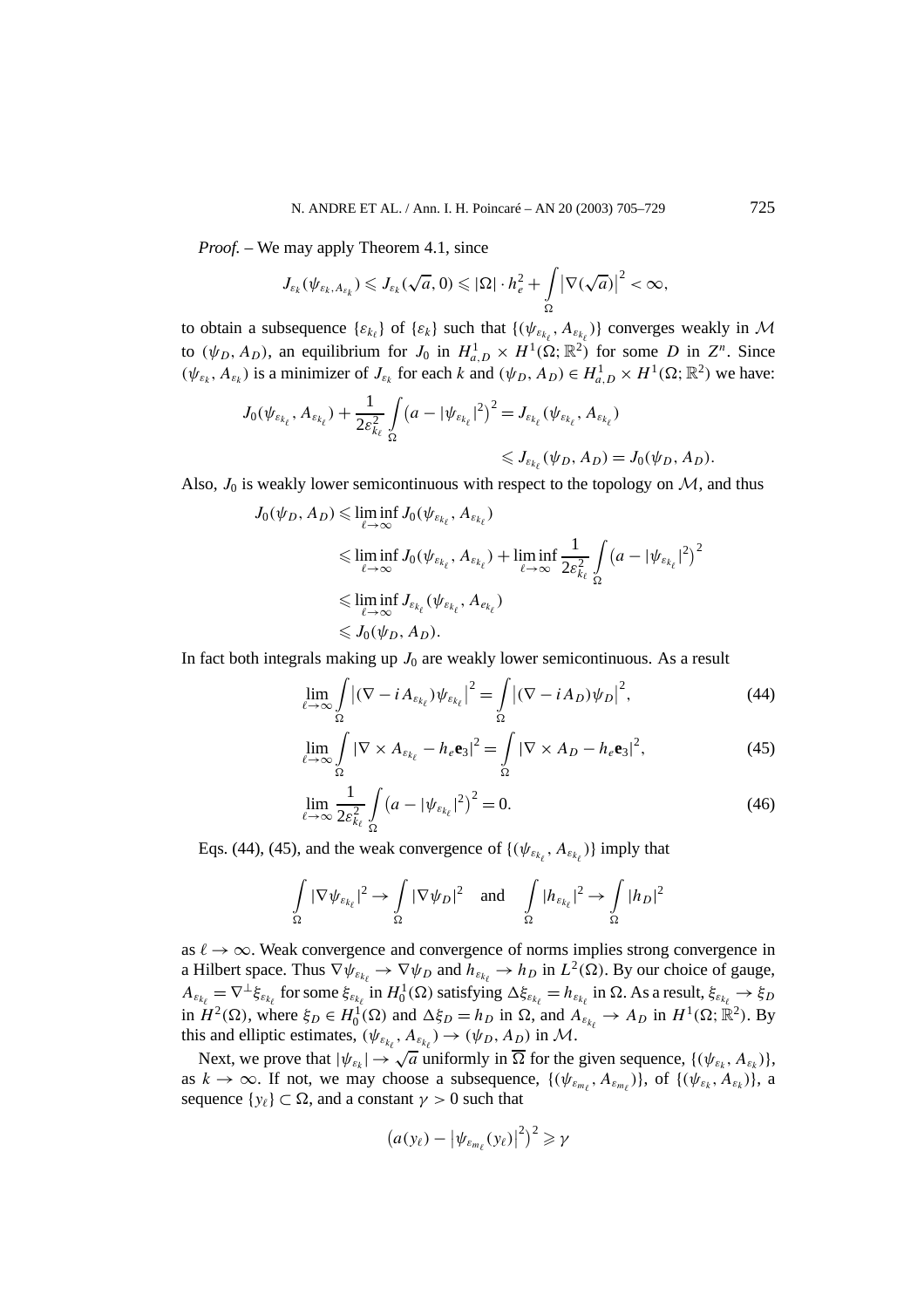for  $\ell = 1, 2, \ldots$  By passing to a subsequence (which we relabel as  $\{(\psi_{\varepsilon_{m_\ell}}, A_{\varepsilon_{m_\ell}})\},$ reasoning as we did for  $\{(\psi_{\varepsilon_{k_\ell}}, A_{\varepsilon_{k_\ell}})\}\$  above, we may assume that  $(\psi_{\varepsilon_{m_\ell}}, A_{\varepsilon_{m_\ell}}) \to$  $(\psi_{D}, A_{D'})$  for some *D'* in *Z<sup>n</sup>* where  $(\psi_{D'}, A_{D'})$  is an equilibrium for *J*<sub>0</sub> in  $H_{a,D'}^{1}$  ×  $H^1(\Omega; \mathbb{R}^2)$  and  $(\psi_{\varepsilon_{m_\ell}}, A_{\varepsilon_{m_\ell}})$ ,  $(\psi_{D'}, A_{D'})$  satisfy (44), (45), and (46). By the Hölder continuity of *a* and (19), we have  $(a(x) - |\psi_{\varepsilon_{m_\ell}}(x)|^2)^2 \ge \frac{\gamma}{2}$  for all *x* in  $\Omega \cap B_{r\varepsilon_\ell}(y_\ell)$ for some  $r > 0$  and all  $\ell$  sufficiently large. This implies that

$$
\frac{1}{2\varepsilon_{m_{\ell}}^2} \int\limits_{\Omega} \left( a - |\psi_{\varepsilon_{m_{\ell}}}^2|^2 \right)^2 \geqslant c
$$

for some  $c > 0$  independent of  $\ell$ , which contradicts (46). Thus  $|\psi_{\varepsilon_k}| \to \sqrt{a}$  uniformly in  $Ω$  and  $k \rightarrow ∞$ .

Returning to the analysis of  $\{\psi_{\varepsilon_{k_\ell}}, A_{\varepsilon_{k_\ell}}\}$  and  $(\psi_D, A_D)$ , it follows from the uniform convergence of  $|\psi_{\varepsilon_{k_\ell}}|$  to  $\sqrt{a}$  that for each  $0 < \delta \le R$ , there exist positive constants  $t_0$  and convergence of  $|\psi_{\varepsilon_{k_\ell}}|$  to  $\sqrt{a}$  that for each  $0 < \delta \le R$ , there exist positive constants  $t_0$  and *t*<sub>1</sub> depending on *δ* so that  $|\psi_{\varepsilon_{k_\ell}}| \geq t_1$  in  $\overline{\Omega} \setminus \bigcup_{m=1}^n B_\delta(x_m)$  if  $\varepsilon_{k_\ell} \leq t_0$ . If  $R \geq r \geq \delta$ , then

$$
\frac{1}{2\pi i}\int\limits_{\partial B_r(x_m)}\frac{\psi_{\varepsilon_{k_\ell}^*}}{|\psi_{\varepsilon_{k_\ell}}|}\left(\frac{\psi_{\varepsilon_{k_\ell}}}{|\psi_{\varepsilon_{k_\ell}}|}\right)_\tau\equiv d_{\varepsilon_{k_\ell},m}
$$

is a well-defined integer independent of *r*. Since  $\psi_{\varepsilon_{k}} \to \psi_D$  in  $H^1(\Omega; \mathbb{C})$ , it follows (as in Section 2) that  $d_{\varepsilon_{k_f},m} = d_m$  for all  $m \in \{1,\ldots,n\}$  and all  $\ell$  sufficiently large, where  $D = (d_1, \ldots, d_n).$ 

Since  $J_0(\psi_D, A_D) = \lim_{\ell \to \infty} J_{\varepsilon_{k_\ell}}(\psi_{\varepsilon_{k_\ell}}, A_{\varepsilon_{k_\ell}})$  and  $J_0(\psi, A) = J_{\varepsilon}(\psi, A)$  for all  $(\psi, A)$ in  $\mathcal{M}_0$ , it follows that  $(\psi_D, A_D)$  is a minimizer for  $J_0$  in  $\mathcal{M}_0$ , i.e.  $D \in \mathcal{D}_0(h_e)$ . Finally the assertion that  $|\psi_{\varepsilon_k}| \to \sqrt{a}$  in  $C(\overline{\Omega})$  has been proved for a subsequence of an arbitrary sequence. As a result the assertion is true for the original sequence.  $\Box$ 

From the above result and Theorem 3.7, we obtain:

THEOREM 4.3. – *Fix*  $R > 0$  *as in Theorem* 4.2 *and*  $h_e \ge 0$ *. For each*  $\varepsilon > 0$ *, let*  $(\psi_{\varepsilon}, A_{\varepsilon})$  *be a minimizer of*  $J_{\varepsilon}$  *in* M. There exists  $\varepsilon_0 = \varepsilon_0(R, h_{\varepsilon}) > 0$  such that for all  $0 < \varepsilon < \varepsilon_0$ ,  $|\psi_{\varepsilon}| > 0$  *outside*  $\bigcup_{i=1}^n B_R(x_i)$  *and the degree of*  $\psi_{\varepsilon}$  *in*  $\overline{B_R(x_i)}$  *for*  $i = 1, \ldots, n$ *, denoted by*  $D_{\varepsilon} = (d_{1,\varepsilon}, \ldots, d_{n,\varepsilon})$ *, is in*  $\mathcal{D}_0(h_{\varepsilon})$ *. If, in addition,*  $h_{\varepsilon} > h_{\varepsilon}$  (for  $h_{\varepsilon}$  *defined as in Theorem* 3.7)*, then*  $D_{\varepsilon} \neq 0$ *.* 

*Proof. –* The first assertion of the theorem follows from Theorem 4.2 and an argument by contradiction, since  $|\psi_{\varepsilon}| \to \sqrt{a}$  uniformly in  $\overline{\Omega}$  as  $\varepsilon \to 0^+$ . If  $h_e > \overline{h}_e$  and  $0 < \varepsilon <$  $\varepsilon_0(R, h_e)$ , then  $0 \notin \mathcal{D}_0 \equiv \mathcal{D}_0(h_e)$  by Theorem 3.7. Thus the degree of  $\psi_{\varepsilon}$  in  $\overline{\Omega}$  for  $\varepsilon$ sufficiently small is nontrivial.

Given  $\varepsilon > 0$ , the lower critical field  $H_{c_1}(\varepsilon)$  is defined as the supremum of all nonnegative numbers  $h_e$  such that any minimizer,  $(\psi_{\varepsilon}, A_{\varepsilon})$ , of  $J_{\varepsilon}(\psi, A) = J_{\varepsilon}(\psi, A; h_e)$ in M satisfies  $|\psi_{\varepsilon}| > 0$  in  $\overline{\Omega}$ . (Note that when  $h_e = 0$ , then every minimizer  $(\psi_{\varepsilon}, A_{\varepsilon})$ satisfies  $A_{\varepsilon} = 0$  and  $\alpha \psi_{\varepsilon} > 0$  for some  $\alpha \in \mathbb{C}$  with  $|\alpha| = 1$ . Thus the set of nonnegative numbers described above is nonempty, and  $H_{c_1}(\varepsilon)$  is well-defined for each  $\varepsilon > 0$ .) From Theorem 4.3, we have: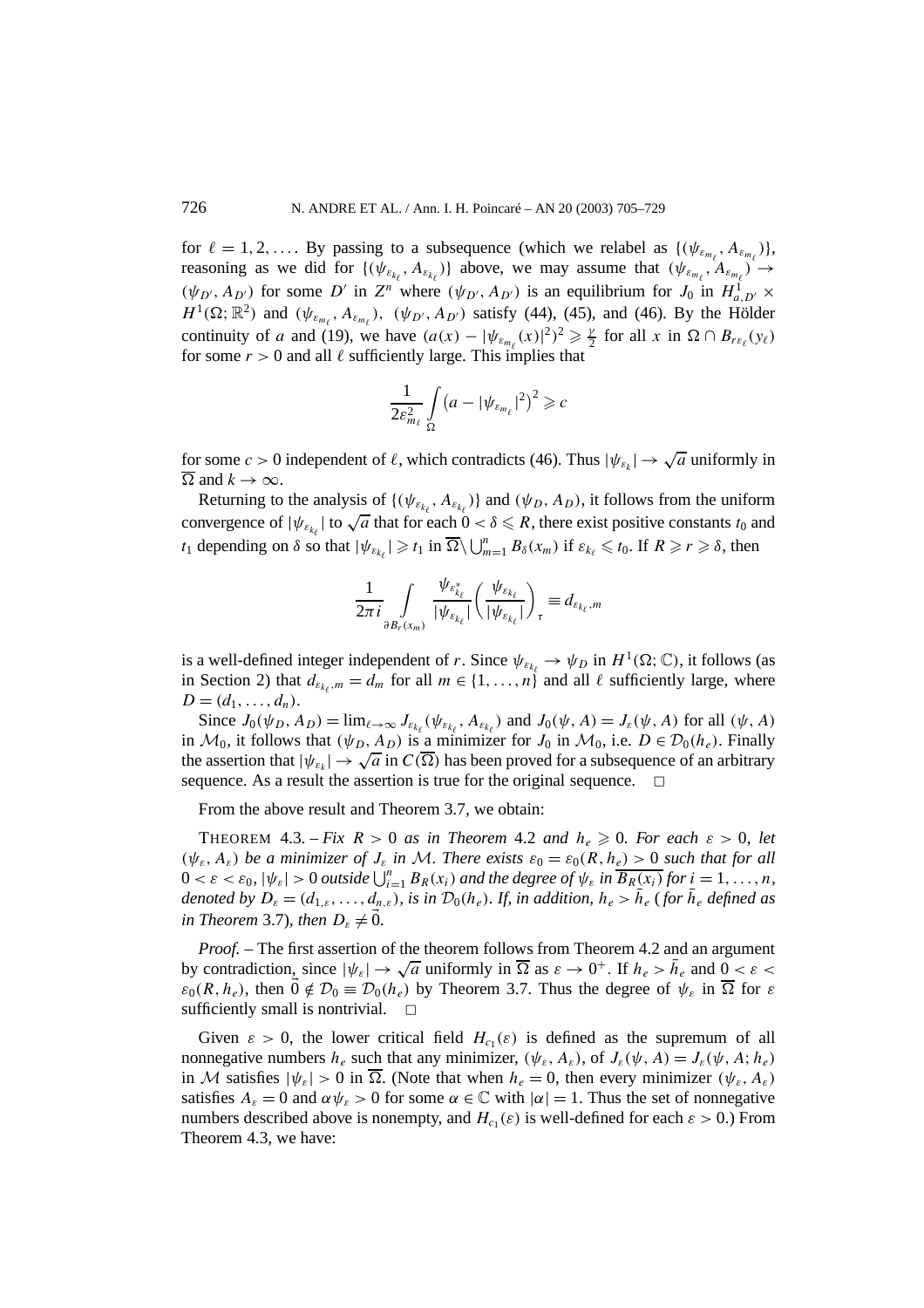$\text{COROLLARY } 4.4. - \text{Define } \bar{h}_e > 0 \text{ as in Theorem 3.7. Then } \limsup_{\varepsilon \to 0} H_{c_1}(\varepsilon) \leqslant \overline{h_e}.$ 

*Proof.* – Choose  $R > 0$  so that  $\overline{B_R(x_i)}$  are disjoint subsets of  $\Omega$  for  $i = 1, \ldots, n$ . If the inequality is false, there exists  $\delta > 0$  and a sequence  $\varepsilon_k \to 0^+$  such that  $H_c(\varepsilon_k) > \overline{h_e} + \delta$ for all *k*. Letting  $(\psi_{\varepsilon_k}, A_{\varepsilon_k})$  be a minimizer of  $J_{\varepsilon_k}$  for  $h_e = \overline{h_e} + \delta$  and  $k = 1, 2, \ldots$ , we have  $|\psi_{\varepsilon_k}| > 0$  in  $\overline{\Omega}$  for all *k*, which contradicts Theorem 4.3 since  $\varepsilon_k \leq \varepsilon_0(R, \overline{h_e} + \delta)$ for all  $k$  sufficiently large.

Our results thus far show that for each  $h_e \ge 0$ , the set of minimizers of  $J_0$  in  $\mathcal{M}_0$  are given precisely by the set of minimizers,  $(\psi_D, A_D)$ , of  $J_0$  in  $H_{a,D}^1 \times H^1(\Omega; \mathbb{R}^2)$  with *D* in  $\mathcal{D}_0(h_e)$ , where  $\mathcal{D}_0(h_e)$  is the finite set of all *D* in  $Z^n$  which minimize  $\mathcal{E}(C;h_e)$ . Moreover,  $(\psi_D, A_D)$  is unique in  $H_{a,D}^1 \times H^1(\Omega; \mathbb{R}^2)$  up to uniform rotations of  $\psi_D$  in  $\overline{\Omega}$ . In addition, for  $\varepsilon$  sufficiently small, minimizers of  $J_{\varepsilon}$  in M have vortices "pinned" near  $x_1, \ldots, x_n$  with an order parameter having degrees  $(d_{1,\varepsilon}, \ldots, d_{n,\varepsilon}) = D_{\varepsilon}$  near  $x_1, \ldots, x_n$ , respectively, for some  $D_{\varepsilon}$  in  $\mathcal{D}_0(h_e)$ . This proves the results stated as Theorems 1–4 in the introduction.

Our final result shows that in contrast to what we have shown for minimizers, there exist *local minimizers* of  $J_{\varepsilon}$  in M with  $\varepsilon$  sufficiently small, with arbitrarily prescribed degrees of the order parameter near  $x_1, \ldots, x_n$ , respectively. More precisely, we have:

LEMMA 4.5. – *Fix any*  $D = (d_1, \ldots, d_n)$  *in*  $Z^n$  *and*  $h_e \ge 0$ *. Let*  $(\psi_D, A_D)$  *be an equilibrium for*  $J_0$  *in*  $H_{a,D}^1 \times H^1(\Omega;\mathbb{R}^2)$ *. For each sequence,*  $\varepsilon_k \to 0^+$  *there exists local minimizers*  $(\psi_{\varepsilon_k}, A_{\varepsilon_k})$  *of*  $J_{\varepsilon_k}$  *in* M, such that  $(\psi_{\varepsilon_k}, A_{\varepsilon_k}) \to (\psi_D, A_D)$  *in* M as  $\varepsilon_k \to 0$ *. Moreover for each*  $R > 0$ *, as in Theorem 4.2, and all k sufficiently large,*  $|\psi_{\varepsilon_k}|$ *is uniformly positive outside*  $\bigcup_{i=1}^{n} B_R(x_i)$  *and the degree of*  $\psi_{\varepsilon_k}$  *in*  $\overline{B_R(x_i)}$  *is d<sub>i</sub>*, *for*  $i = 1, \ldots, n$ .

*Proof. –* Define

$$
\mathcal{B}_r \equiv \mathcal{B}_r(\psi_D, A_D) = \{ (\psi, A) \in \mathcal{M}: \left\| (\psi, A) - (\psi_D, A_D) \right\|_{\mathcal{M}} \leq r \}
$$

and

$$
\mathcal{N} \equiv \{ (\psi, A) \in \mathcal{M} : \text{div } A = 0 \text{ in } \Omega \text{ and } A \cdot \vec{n} = 0 \text{ on } \partial \Omega \}.
$$

By Theorem 3.2,  $(\psi_D, A_D) \in \mathcal{B}_r \cap \mathcal{N}$  is a minimizer of  $J_0$  in  $H^1_{a,D} \times H^1(\Omega; \mathbb{R}^2)$ . In addition, for  $r > 0$  sufficiently small,

$$
\mathcal{B}_r \cap \mathcal{M}_0 = \mathcal{B}_r \cap \left[ H_{a,D}^1 \times H^1(\Omega; \mathbb{R}^2) \right] \tag{47}
$$

since  $H_{a,D}^1$  is open in  $H_a^1$  by Theorem 1.5. Thus  $(\psi_D, A_D)$  is also a local minimizer for  $J_0$  in  $\mathcal{M}_0$ .

Fix  $r > 0$  satisfying (47). For each  $\varepsilon > 0$ , let  $(\psi_{\varepsilon}, A_{\varepsilon})$  be a minimizer for  $J_{\varepsilon}$  in  $\mathcal{B}_r \cap \mathcal{N}$ . Then the sequence  $\{\|(\psi_{\varepsilon_k}, A_{\varepsilon_k})\|_{\mathcal{M}}\}$  is bounded. Thus there exists a subsequence  $\varepsilon_{k_{\ell}} \to 0^+$  such that  $(\psi_{\varepsilon_{k_{\ell}}}, A_{\varepsilon_{k_{\ell}}}) \to (\psi^0, A^0)$  in M. Moreover  $(\psi^0, A^0) \in \mathcal{B}_r \cap \mathcal{N} \cap \mathcal{M}_0$ must be a minimizer for  $J_0$  on  $\mathcal{B}_r$ . (Here we use the weak lower semicontinuity of  $J_0$ , the fact that  $J_{\varepsilon}(\psi, A) = J_0(\psi, A)$  for all  $(\psi, A)$  in  $\mathcal{M}_0$ , and that  $(\psi_D, A_D) \in \mathcal{B}_r \cap \mathcal{N}$ .) As in Theorem 4.2, we obtain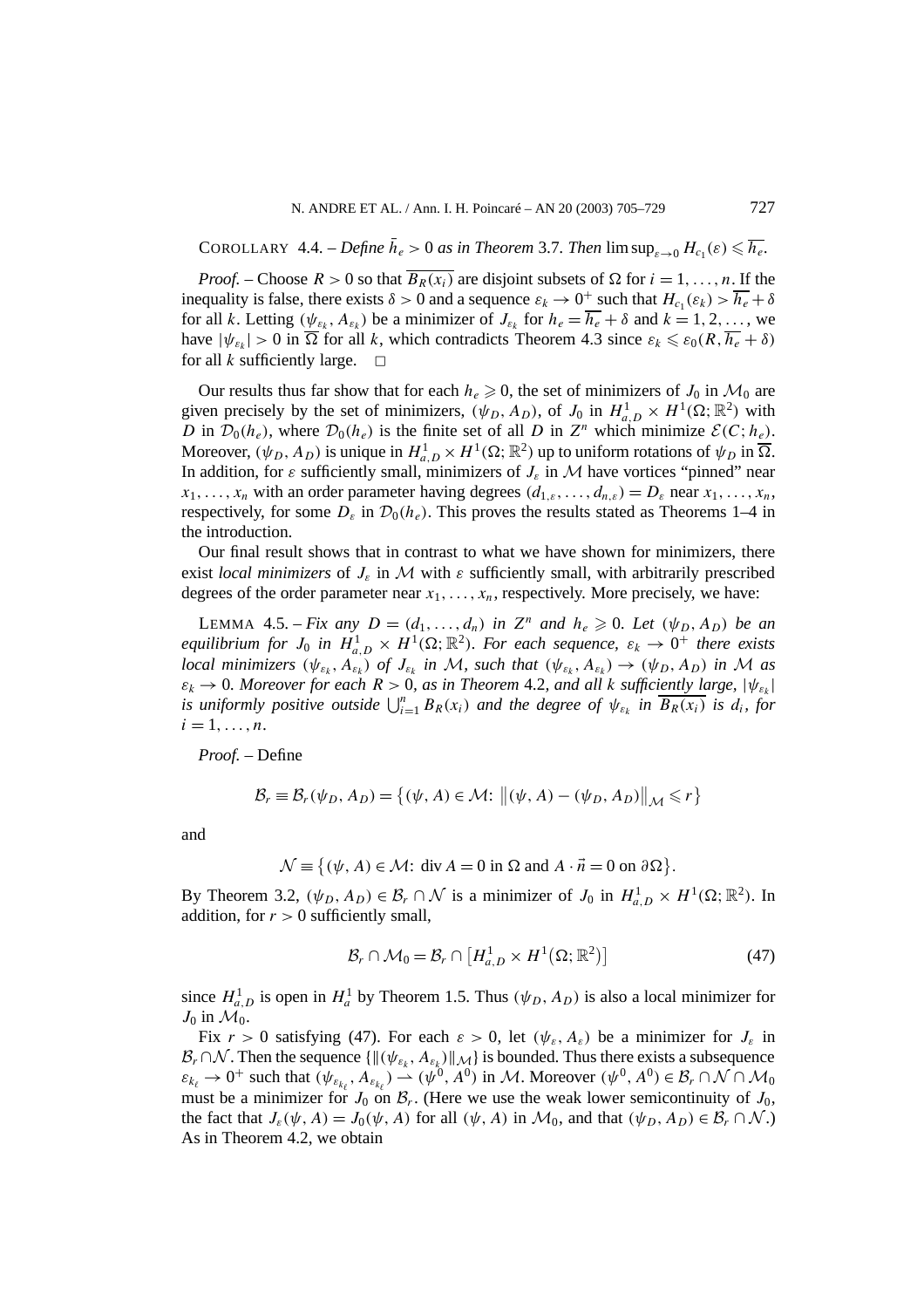728 N. ANDRE ET AL. / Ann. I. H. Poincaré – AN 20 (2003) 705–729

$$
\lim_{\ell \to \infty} \int_{\Omega} \left| (\nabla - i A_{\varepsilon_{k_{\ell}}}) \psi_{\varepsilon_{k_{\ell}}} \right|^2 = \int_{\Omega} \left| (\nabla - i A^0) \psi^0 \right|^2, \tag{48}
$$

$$
\lim_{\ell \to \infty} \int_{\Omega} \left| \nabla \times A_{\varepsilon_{k_{\ell}}} - h_{\varepsilon} \mathbf{e}_3 \right|^2 = \int_{\Omega} \left| \nabla \times A^0 - h_{\varepsilon} \mathbf{e}_3 \right|^2, \tag{49}
$$

$$
\lim_{\ell \to \infty} \frac{1}{2\varepsilon_{k_\ell}^2} \int\limits_{\Omega} \left( a - |\psi_{\varepsilon_{k_\ell}}|^2 \right)^2 = 0. \tag{50}
$$

Thus just as in Theorem 4.2 we find that

$$
\left\| \left( \psi_{\varepsilon_{k_{\ell}}}, A_{\varepsilon_{k_{\ell}}} \right) - \left( \psi^{0}, A^{0} \right) \right\|_{\mathcal{M}} \to 0 \tag{51}
$$

as  $\ell \to \infty$ *.* Since  $(\psi_D, A_D)$  is the unique minimizer for  $J_0$  in  $\mathcal{B}_r$  up to a uniform rotation of  $\psi_D$  (with our gauge assumption), and since  $(\psi^0, A^0)$  is in N as well it follows that  $(\psi_D, A_D) = (\psi^0 e^{ic}, A^0)$  for some  $c \in \mathbb{R}$ . From this and (51) we see that  $(\psi_{\varepsilon_{k_\ell}} e^{ic}, A_{\varepsilon_{k_\ell}}) \to (\psi_D, A_D)$  in M. In particular  $(\psi_{\varepsilon_{k_\ell}} e^{ic}, A_{\varepsilon_{k_\ell}})$  is in  $\mathcal{B}_r$  for all  $\ell$  sufficiently large. Thus by replacing  $(\psi_{\varepsilon_{k_\ell}}, A_{\varepsilon_{k_\ell}})$  and  $(\psi^0, A^0)$  by the gauge equivalent pairs  $(\psi_{\varepsilon_{k_\ell}}e^{ic}, A_{\varepsilon_{k_\ell}})$  and  $(\psi_D, A_D)$  respectively we may assume without loss of generality that  $(\psi^0, A^0) = (\psi_D, A_D)$ . In this case it follows that  $(\psi_{\varepsilon_{k_\ell}}, A_{\varepsilon_{k_\ell}})$  is an interior point of  $\mathcal{B}_r$  for all  $\ell$  sufficiently large. As a result,  $(\psi_{\varepsilon_{k_\ell}}, A_{\varepsilon_{k_\ell}})$  is a local minimizer for  $J_{\varepsilon_{k_\ell}}$  in N. Since  $J_{\varepsilon_{k_\ell}}$  is gauge invarient it follows that  $(\psi_{\varepsilon_{k_\ell}}, A_{\varepsilon_{k_\ell}})$  is a local minimizer in  $\mathcal{M}$  as well. In particular it is an equilibrium solution. From this and (50) it follows in *N* as went in particular it is an equilibrium solution. From this and (50) it follows just as in Theorem 4.2 that  $|\psi_{\varepsilon_{k_\ell}}| \to \sqrt{a}$  in  $C(\overline{\Omega})$  as  $\varepsilon_{k_\ell} \to 0$ . We see that  $\psi_{\varepsilon_{k_\ell}}$  inherits the same degree as  $\psi_D$ , namely  $d_i$ , in  $\overline{B_R(x_i)}$  for  $i = 1, \ldots, n$  and all  $\ell$  sufficiently large. Since each sequence  $\varepsilon_k \to 0^+$  contains a subsequence for which our assertions hold the same is true for the full sequence.  $\Box$ 

THEOREM 4.6. – *Fix any*  $D = (d_1, \ldots, d_n)$  *in*  $Z^n$  *and*  $h_e \ge 0$ *. Let*  $(\psi_D, A_D)$  *be an equilibrium for*  $J_0$  *in*  $H_{a,D}^1 \times H^1(\Omega;\mathbb{R}^2)$  *and choose*  $r > 0$  *satisfying* (47)*. Then for all*  $\varepsilon > 0$  *sufficiently small,*  $\mathcal{B}_r(\psi_D, A_D)$  *contains a local minimizer,*  $(\psi_{\varepsilon}, A_{\varepsilon})$ *, of*  $J_{\varepsilon}$  *in* M *such that for each*  $R > 0$  *as in Theorem* 4.2 *and all*  $\varepsilon$  *sufficiently small,*  $|\psi_{\varepsilon}|$  *is uniformly positive outside*  $\bigcup_{i=1}^{n} B_R(x_i)$  *and the degree of*  $\psi_{\varepsilon}$  *in*  $\overline{B_R(x_i)}$  *is d<sub>i</sub> for*  $i = 1, ..., n$ .

*Proof. –* The theorem follows from Lemma 4.5 using an argument by contradiction. Indeed if the theorem's assertion was false then there would exist a sequence  $\varepsilon_k \to 0^+$ for which the lemma could not hold.  $\Box$ 

#### REFERENCES

- [1] A. Aftalion, E. Sandier, S. Serfaty, Pinning phenomena in the Ginzburg–Landau model of superconductivity, Preprint.
- [2] F. Bethuel, The approximation problem for Sobolev maps between two manifolds, Acta Math. 167 (3–4) (1991) 153–206.
- [3] S.J. Chapman, Q. Du, M.D. Gunzburger, A Ginzburg–Landau type model of superconducting/normal junctions including Josephson junctions, Europ. J. Appl. Math. 6 (1995) 97– 114.